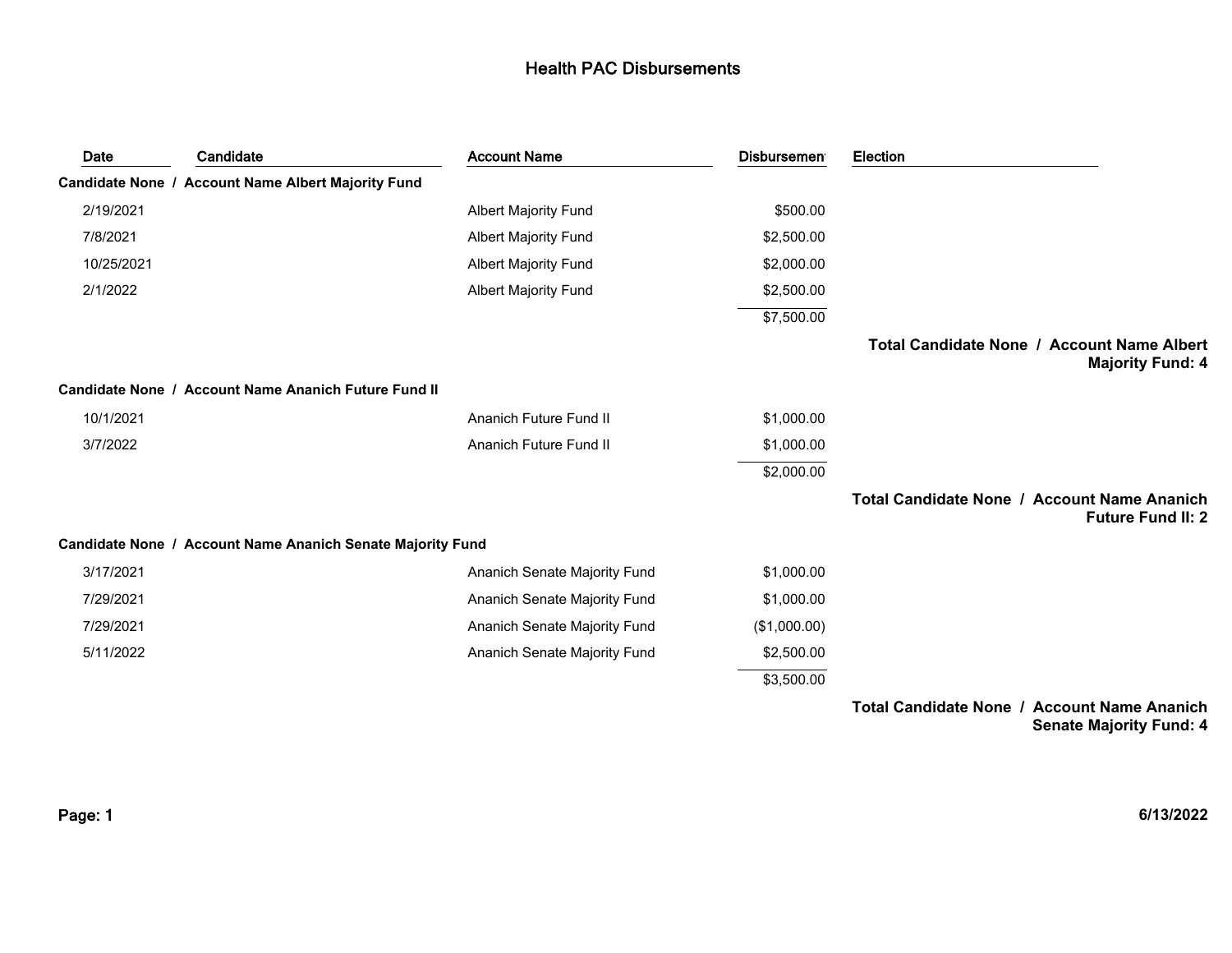| Date       | Candidate                                                    | <b>Account Name</b>            | <b>Disbursement</b> | Election                                                            |
|------------|--------------------------------------------------------------|--------------------------------|---------------------|---------------------------------------------------------------------|
|            | Candidate None / Account Name Bollin for Michigan            |                                |                     |                                                                     |
| 6/8/2022   |                                                              | Bollin for Michigan            | \$500.00            |                                                                     |
|            |                                                              |                                | \$500.00            |                                                                     |
|            |                                                              |                                |                     | Total Candidate None / Account Name Bollin for<br>Michigan: 1       |
|            | Candidate None / Account Name Brabec Equity Fund             |                                |                     |                                                                     |
| 10/1/2021  |                                                              | <b>Brabec Equity Fund</b>      | \$250.00            |                                                                     |
|            |                                                              |                                | \$250.00            |                                                                     |
|            |                                                              |                                |                     | Total Candidate None / Account Name Brabec<br><b>Equity Fund: 1</b> |
|            | Candidate None / Account Name Brinks for Michigan            |                                |                     |                                                                     |
| 2/10/2021  |                                                              | <b>Brinks for Michigan</b>     | \$1,000.00          |                                                                     |
| 10/12/2021 |                                                              | <b>Brinks for Michigan</b>     | \$1,000.00          |                                                                     |
| 11/24/2021 |                                                              | Brinks for Michigan            | \$1,000.00          |                                                                     |
| 1/27/2022  |                                                              | <b>Brinks for Michigan</b>     | \$1,000.00          |                                                                     |
| 1/28/2022  |                                                              | <b>Brinks for Michigan</b>     | (\$1,000.00)        |                                                                     |
| 6/8/2022   |                                                              | <b>Brinks for Michigan</b>     | \$2,500.00          |                                                                     |
|            |                                                              |                                | \$5,500.00          |                                                                     |
|            |                                                              |                                |                     | Total Candidate None / Account Name Brinks for<br>Michigan: 6       |
|            | Candidate None / Account Name Compete Michigan PAC (Shirkey) |                                |                     |                                                                     |
| 2/2/2021   |                                                              | Compete Michigan PAC (Shirkey) | \$1,000.00          |                                                                     |
| 7/8/2021   |                                                              | Compete Michigan PAC (Shirkey) | \$2,500.00          |                                                                     |
| 1/20/2022  |                                                              | Compete Michigan PAC (Shirkey) | \$1,000.00          |                                                                     |
|            |                                                              |                                | \$4,500.00          |                                                                     |
|            |                                                              |                                |                     |                                                                     |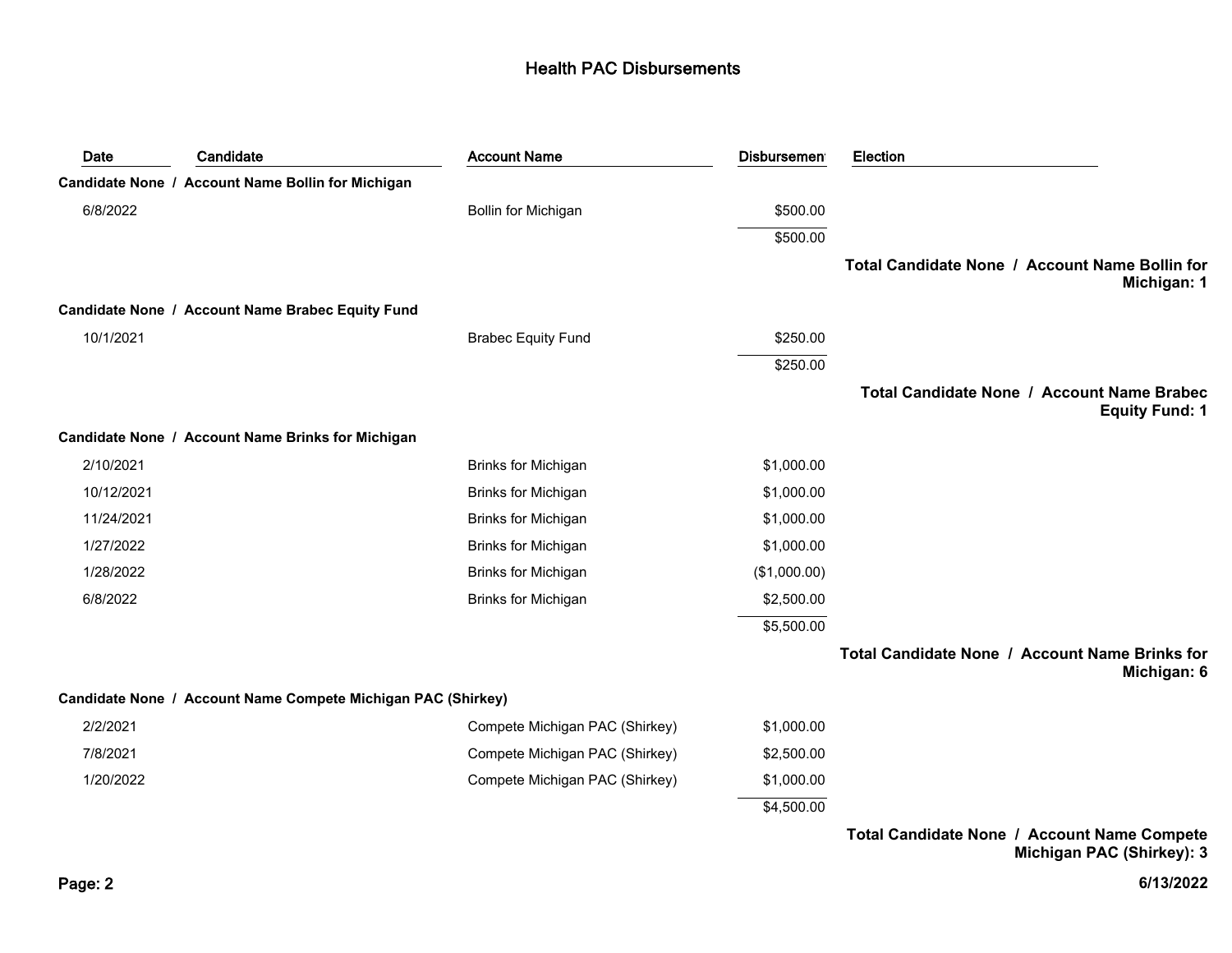| Date      | Candidate                                                           | <b>Account Name</b>                      | <b>Disbursemen</b> | Election                                                                               |
|-----------|---------------------------------------------------------------------|------------------------------------------|--------------------|----------------------------------------------------------------------------------------|
|           | <b>Candidate None / Account Name Detroit Caucus PAC</b>             |                                          |                    |                                                                                        |
| 3/10/2022 |                                                                     | <b>Detroit Caucus PAC</b>                | \$1,000.00         |                                                                                        |
|           |                                                                     |                                          | \$1,000.00         |                                                                                        |
|           |                                                                     |                                          |                    | Total Candidate None / Account Name Detroit<br><b>Caucus PAC: 1</b>                    |
|           | Candidate None / Account Name Embolden PAC                          |                                          |                    |                                                                                        |
| 10/1/2021 |                                                                     | Embolden PAC                             | \$500.00           |                                                                                        |
| 12/8/2021 |                                                                     | Embolden PAC                             | \$1,000.00         |                                                                                        |
|           |                                                                     |                                          | \$1,500.00         |                                                                                        |
|           |                                                                     |                                          |                    | Total Candidate None / Account Name Embolden<br><b>PAC: 2</b>                          |
|           | Candidate None / Account Name Fink Majority Fund                    |                                          |                    |                                                                                        |
| 10/1/2021 |                                                                     | Fink Majority Fund                       | \$500.00           |                                                                                        |
| 3/2/2022  |                                                                     | <b>Fink Majority Fund</b>                | \$500.00           |                                                                                        |
| 4/28/2022 |                                                                     | Fink Majority Fund                       | \$500.00           |                                                                                        |
|           |                                                                     |                                          | \$1,500.00         |                                                                                        |
|           |                                                                     |                                          |                    | Total Candidate None / Account Name Fink<br><b>Majority Fund: 3</b>                    |
|           | Candidate None / Account Name Fund for Democratic Women (Steckloff) |                                          |                    |                                                                                        |
| 3/7/2022  |                                                                     | Fund for Democratic Women<br>(Steckloff) | \$500.00           |                                                                                        |
|           |                                                                     |                                          | \$500.00           |                                                                                        |
|           |                                                                     |                                          |                    | Total Candidate None / Account Name Fund for<br><b>Democratic Women (Steckloff): 1</b> |
|           | Candidate None / Account Name Green Thumb Leadership                |                                          |                    |                                                                                        |
| 5/21/2021 |                                                                     | Green Thumb Leadership                   | \$500.00           |                                                                                        |
| 6/8/2022  |                                                                     | Green Thumb Leadership                   | \$500.00           |                                                                                        |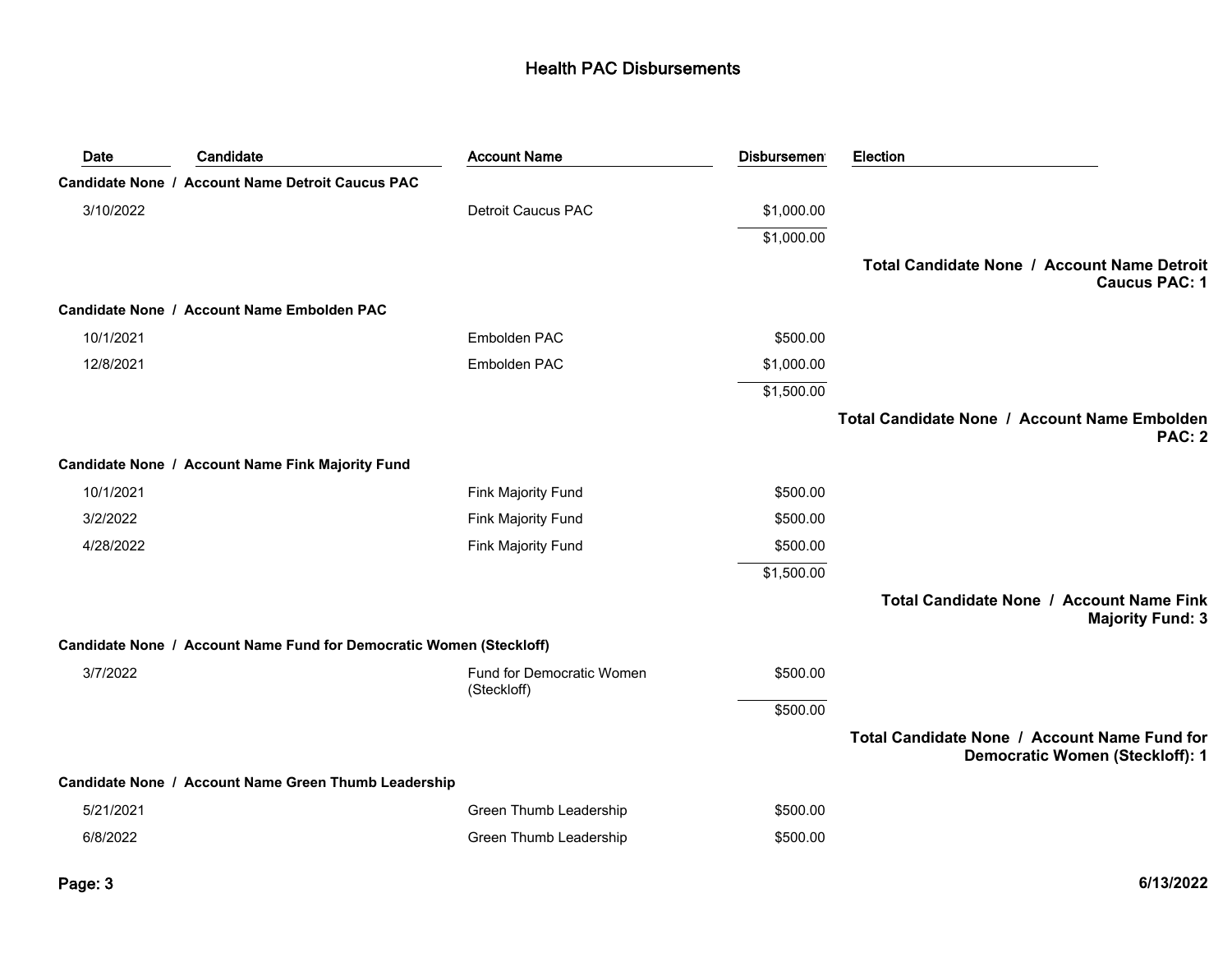| Date      | Candidate                                                   | <b>Account Name</b>           | <b>Disbursemen</b> | <b>Election</b>                                                         |
|-----------|-------------------------------------------------------------|-------------------------------|--------------------|-------------------------------------------------------------------------|
|           |                                                             |                               | \$1,000.00         |                                                                         |
|           |                                                             |                               |                    | Total Candidate None / Account Name Green<br><b>Thumb Leadership: 2</b> |
|           | Candidate None / Account Name Growing Michigan (Lightner)   |                               |                    |                                                                         |
| 4/7/2022  |                                                             | Growing Michigan (Lightner)   | \$500.00           |                                                                         |
|           |                                                             |                               | \$500.00           |                                                                         |
|           |                                                             |                               |                    | Total Candidate None / Account Name Growing<br>Michigan (Lightner): 1   |
|           | Candidate None / Account Name Hauck Majority Fund           |                               |                    |                                                                         |
| 5/5/2022  |                                                             | <b>Hauck Majority Fund</b>    | \$1,000.00         |                                                                         |
|           |                                                             |                               | \$1,000.00         |                                                                         |
|           |                                                             |                               |                    | Total Candidate None / Account Name Hauck<br><b>Majority Fund: 1</b>    |
|           | Candidate None / Account Name Helena Scott for Michigan PAC |                               |                    |                                                                         |
| 3/17/2021 |                                                             | Helena Scott for Michigan PAC | \$250.00           |                                                                         |
| 6/16/2021 |                                                             | Helena Scott for Michigan PAC | \$1,000.00         |                                                                         |
|           |                                                             |                               | \$1,250.00         |                                                                         |
|           |                                                             |                               |                    | Total Candidate None / Account Name Helena Scott<br>for Michigan PAC: 2 |
|           | Candidate None / Account Name Hertel for Michigan           |                               |                    |                                                                         |
| 2/19/2021 |                                                             | Hertel for Michigan           | \$2,500.00         |                                                                         |
| 7/29/2021 |                                                             | Hertel for Michigan           | (\$2,500.00)       |                                                                         |
| 4/18/2022 |                                                             | Hertel for Michigan           | \$500.00           |                                                                         |
|           |                                                             |                               | \$500.00           |                                                                         |
|           |                                                             |                               |                    | Total Candidate None / Account Name Hertel for                          |

**Michigan: 3**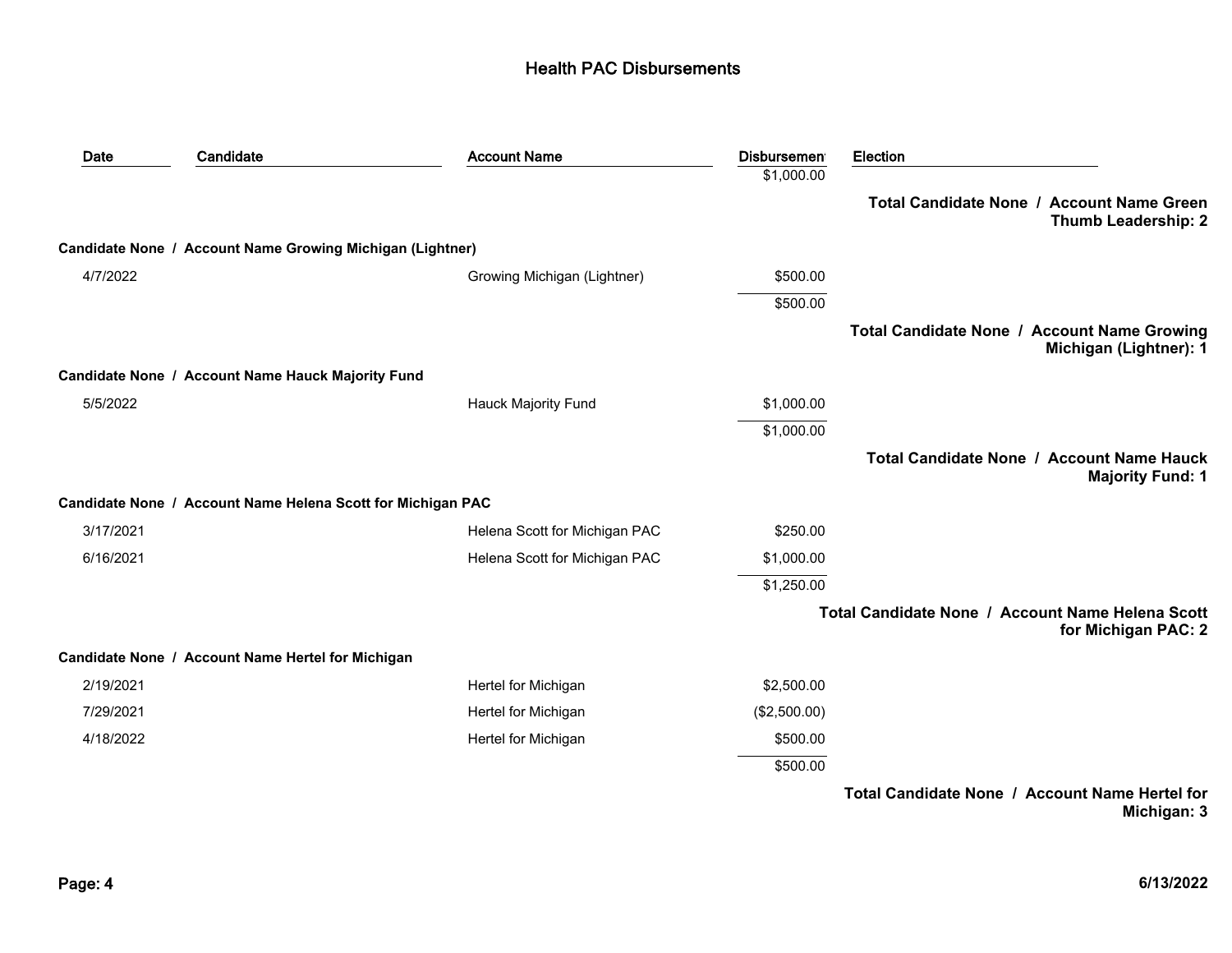| Date       | Candidate                                                 | <b>Account Name</b>                                               | <b>Disbursemen</b> | Election                                                                             |
|------------|-----------------------------------------------------------|-------------------------------------------------------------------|--------------------|--------------------------------------------------------------------------------------|
|            |                                                           | Candidate None / Account Name House Republican Campaign Committee |                    |                                                                                      |
| 5/13/2021  |                                                           | House Republican Campaign<br>Committee                            | \$3,500.00         |                                                                                      |
| 7/8/2021   |                                                           | House Republican Campaign<br>Committee                            | \$5,000.00         |                                                                                      |
| 10/1/2021  |                                                           | House Republican Campaign<br>Committee                            | \$2,500.00         |                                                                                      |
| 2/25/2022  |                                                           | House Republican Campaign<br>Committee                            | \$10,000.00        |                                                                                      |
| 5/11/2022  |                                                           | House Republican Campaign<br>Committee                            | \$3,500.00         |                                                                                      |
|            |                                                           |                                                                   | \$24,500.00        |                                                                                      |
|            |                                                           |                                                                   |                    | Total Candidate None / Account Name House<br><b>Republican Campaign Committee: 5</b> |
|            | Candidate None / Account Name Joe Tate Leadership PAC     |                                                                   |                    |                                                                                      |
| 4/21/2021  |                                                           | Joe Tate Leadership PAC                                           | \$500.00           |                                                                                      |
| 7/8/2021   |                                                           | Joe Tate Leadership PAC                                           | \$2,500.00         |                                                                                      |
| 10/1/2021  |                                                           | Joe Tate Leadership PAC                                           | \$2,500.00         |                                                                                      |
| 10/18/2021 |                                                           | Joe Tate Leadership PAC                                           | \$2,500.00         |                                                                                      |
| 11/24/2021 |                                                           | Joe Tate Leadership PAC                                           | \$1,000.00         |                                                                                      |
| 4/7/2022   |                                                           | Joe Tate Leadership PAC                                           | \$5,000.00         |                                                                                      |
| 5/24/2022  |                                                           | Joe Tate Leadership PAC                                           | \$2,500.00         |                                                                                      |
|            |                                                           |                                                                   | \$16,500.00        |                                                                                      |
|            |                                                           |                                                                   |                    | Total Candidate None / Account Name Joe Tate<br><b>Leadership PAC: 7</b>             |
|            | Candidate None / Account Name Julie Brixie Blue Wave Fund |                                                                   |                    |                                                                                      |
| 4/13/2021  |                                                           | Julie Brixie Blue Wave Fund.                                      | \$2,500.00         |                                                                                      |

| 4/13/2021 | Julie Brixie Blue Wave Fund | \$2,500.00 |
|-----------|-----------------------------|------------|
| 6/11/2021 | Julie Brixie Blue Wave Fund | \$1.000.00 |
| 7/8/2021  | Julie Brixie Blue Wave Fund | \$2.500.00 |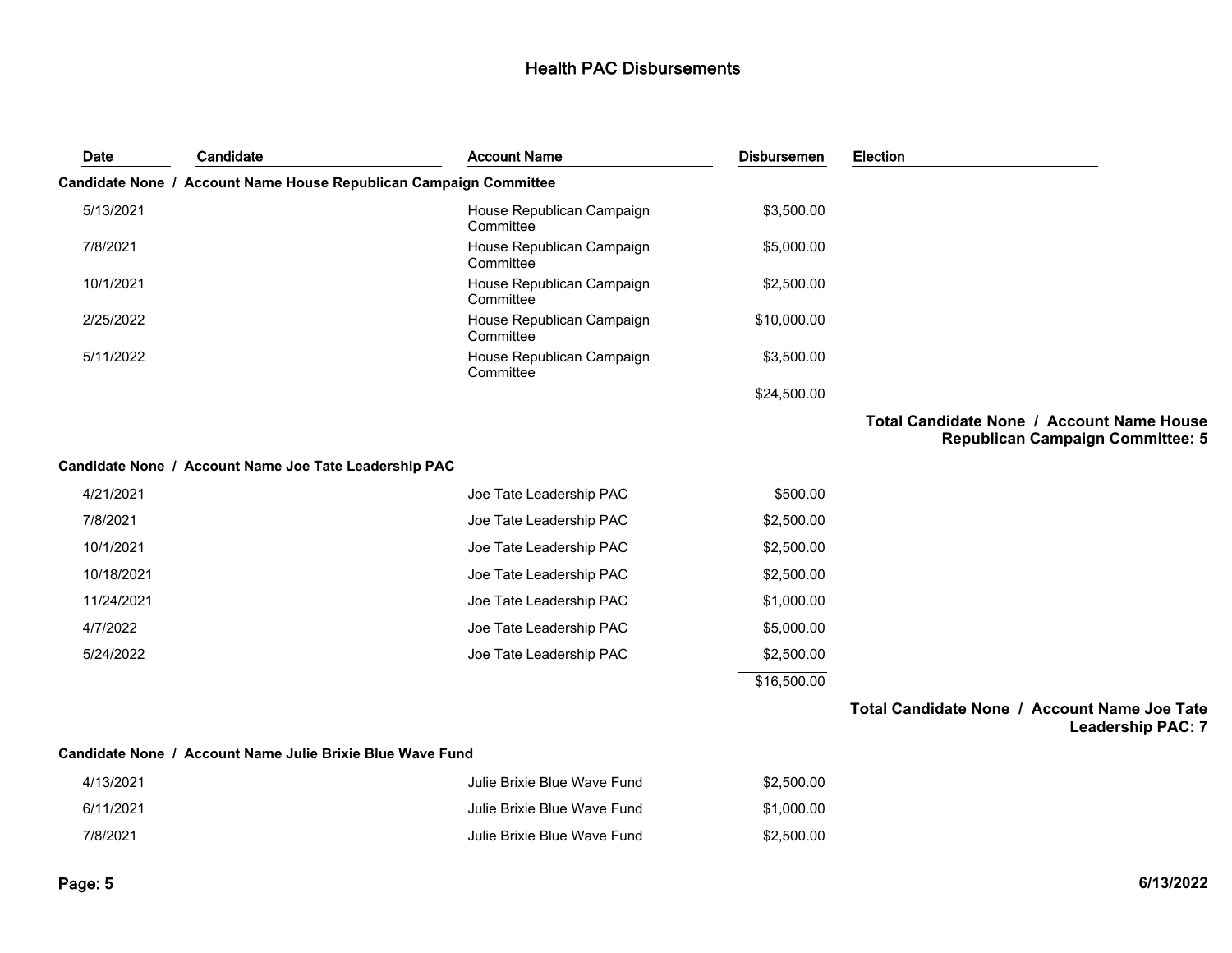| <b>Date</b> | Candidate                                                           | <b>Account Name</b>                      | <b>Disbursement</b> | Election                                                                              |
|-------------|---------------------------------------------------------------------|------------------------------------------|---------------------|---------------------------------------------------------------------------------------|
| 10/1/2021   |                                                                     | Julie Brixie Blue Wave Fund              | \$250.00            |                                                                                       |
| 11/24/2021  |                                                                     | Julie Brixie Blue Wave Fund              | \$500.00            |                                                                                       |
|             |                                                                     |                                          | \$6,750.00          |                                                                                       |
|             |                                                                     |                                          |                     | Total Candidate None / Account Name Julie Brixie<br><b>Blue Wave Fund: 5</b>          |
|             | Candidate None / Account Name Kahle Majority Fund                   |                                          |                     |                                                                                       |
| 7/8/2021    |                                                                     | Kahle Majority Fund                      | \$400.00            |                                                                                       |
| 2/16/2022   |                                                                     | Kahle Majority Fund                      | \$500.00            |                                                                                       |
|             |                                                                     |                                          | \$900.00            |                                                                                       |
|             |                                                                     |                                          |                     | Total Candidate None / Account Name Kahle<br><b>Majority Fund: 2</b>                  |
|             | Candidate None / Account Name Keep Improving Michigan PAC (LaSata)  |                                          |                     |                                                                                       |
| 6/8/2022    |                                                                     | Keep Improving Michigan PAC<br>(LaSata)  | \$500.00            |                                                                                       |
|             |                                                                     |                                          | \$500.00            |                                                                                       |
|             |                                                                     |                                          |                     | Total Candidate None / Account Name Keep<br><b>Improving Michigan PAC (LaSata): 1</b> |
|             | Candidate None / Account Name Lasinski for Michigan PAC             |                                          |                     |                                                                                       |
| 4/13/2021   |                                                                     | Lasinski for Michigan PAC                | \$2,500.00          |                                                                                       |
| 7/8/2021    |                                                                     | Lasinski for Michigan PAC                | \$2,500.00          |                                                                                       |
| 10/1/2021   |                                                                     | Lasinski for Michigan PAC                | \$1,000.00          |                                                                                       |
| 4/7/2022    |                                                                     | Lasinski for Michigan PAC                | \$2,500.00          |                                                                                       |
|             |                                                                     |                                          | \$8,500.00          |                                                                                       |
|             |                                                                     |                                          |                     | Total Candidate None / Account Name Lasinski for<br><b>Michigan PAC: 4</b>            |
|             | Candidate None / Account Name Leaders Engaged Actively in Democracy |                                          |                     |                                                                                       |
| 4/18/2022   |                                                                     | Leaders Engaged Actively in<br>Democracy | \$500.00            |                                                                                       |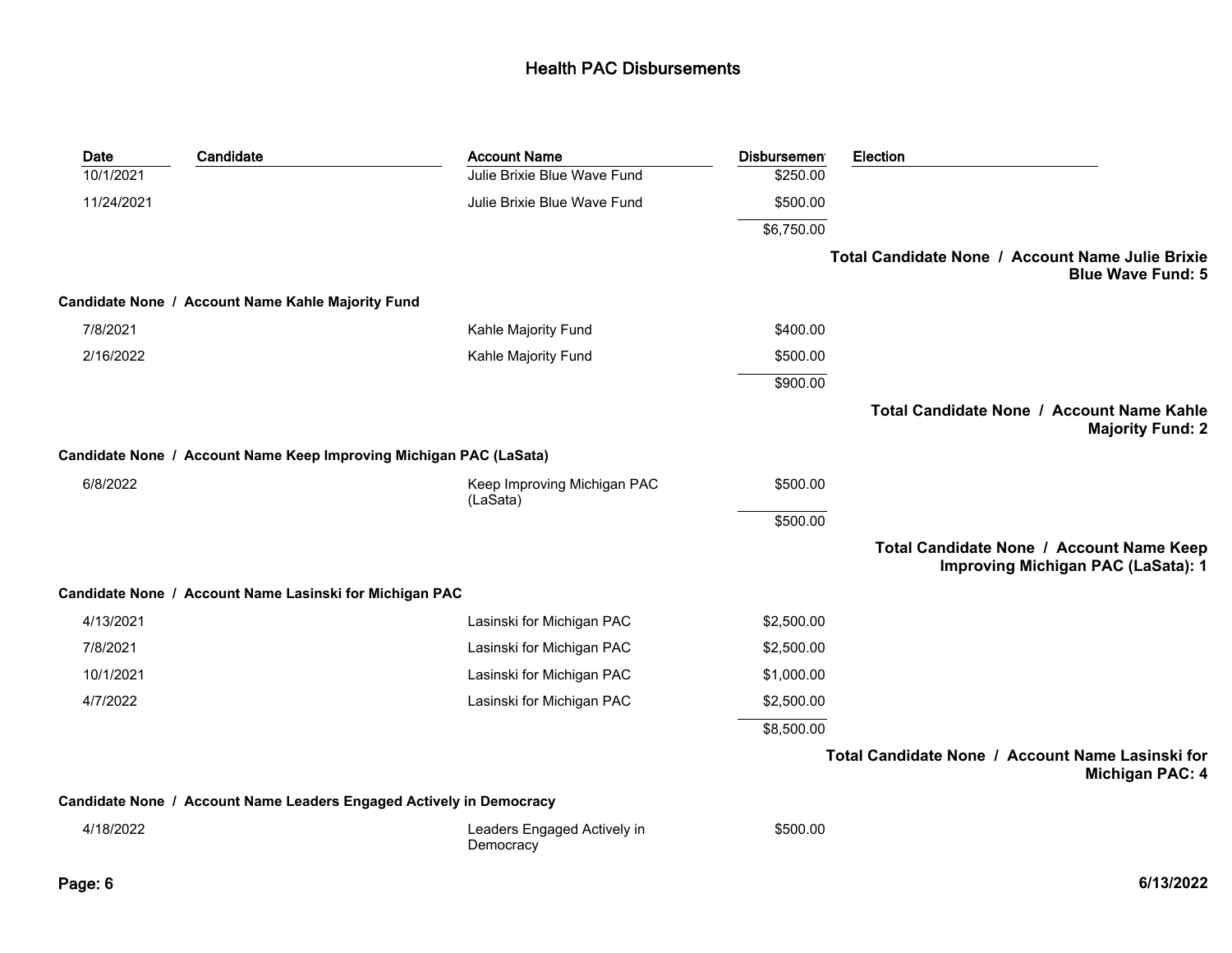| Date       | Candidate                                                         | <b>Account Name</b>                 | <b>Disbursemen</b> | Election                                                                               |
|------------|-------------------------------------------------------------------|-------------------------------------|--------------------|----------------------------------------------------------------------------------------|
|            |                                                                   |                                     | \$500.00           |                                                                                        |
|            |                                                                   |                                     |                    | Total Candidate None / Account Name Leaders<br><b>Engaged Actively in Democracy: 1</b> |
|            | Candidate None / Account Name Liberty and Justice for All (Rabhi) |                                     |                    |                                                                                        |
| 4/7/2022   |                                                                   | Liberty and Justice for All (Rabhi) | \$250.00           |                                                                                        |
|            |                                                                   |                                     | \$250.00           |                                                                                        |
|            |                                                                   |                                     |                    | Total Candidate None / Account Name Liberty and<br>Justice for All (Rabhi): 1          |
|            | Candidate None / Account Name Mac PAC (MacGregor)                 |                                     |                    |                                                                                        |
| 4/13/2021  |                                                                   | Mac PAC (MacGregor)                 | (\$1,000.00)       |                                                                                        |
|            |                                                                   |                                     | (\$1,000.00)       |                                                                                        |
|            |                                                                   |                                     |                    | Total Candidate None / Account Name Mac PAC<br>(MacGregor): 1                          |
|            | Candidate None / Account Name Making Our State Stronger (Moss)    |                                     |                    |                                                                                        |
| 3/2/2022   |                                                                   | Making Our State Stronger (Moss)    | \$500.00           |                                                                                        |
|            |                                                                   |                                     | \$500.00           |                                                                                        |
|            |                                                                   |                                     |                    | Total Candidate None / Account Name Making Our<br><b>State Stronger (Moss): 1</b>      |
|            | Candidate None / Account Name Matt Hall Majority Fund             |                                     |                    |                                                                                        |
| 6/1/2021   |                                                                   | Matt Hall Majority Fund             | \$2,500.00         |                                                                                        |
| 8/25/2021  |                                                                   | Matt Hall Majority Fund             | \$2,500.00         |                                                                                        |
| 10/12/2021 |                                                                   | Matt Hall Majority Fund             | \$2,500.00         |                                                                                        |
| 11/24/2021 |                                                                   | Matt Hall Majority Fund             | \$1,000.00         |                                                                                        |
| 3/21/2022  |                                                                   | Matt Hall Majority Fund             | \$1,000.00         |                                                                                        |
|            |                                                                   |                                     | \$9,500.00         |                                                                                        |
|            |                                                                   |                                     |                    | Total Candidate None / Account Name Matt Hall<br><b>Majority Fund: 5</b>               |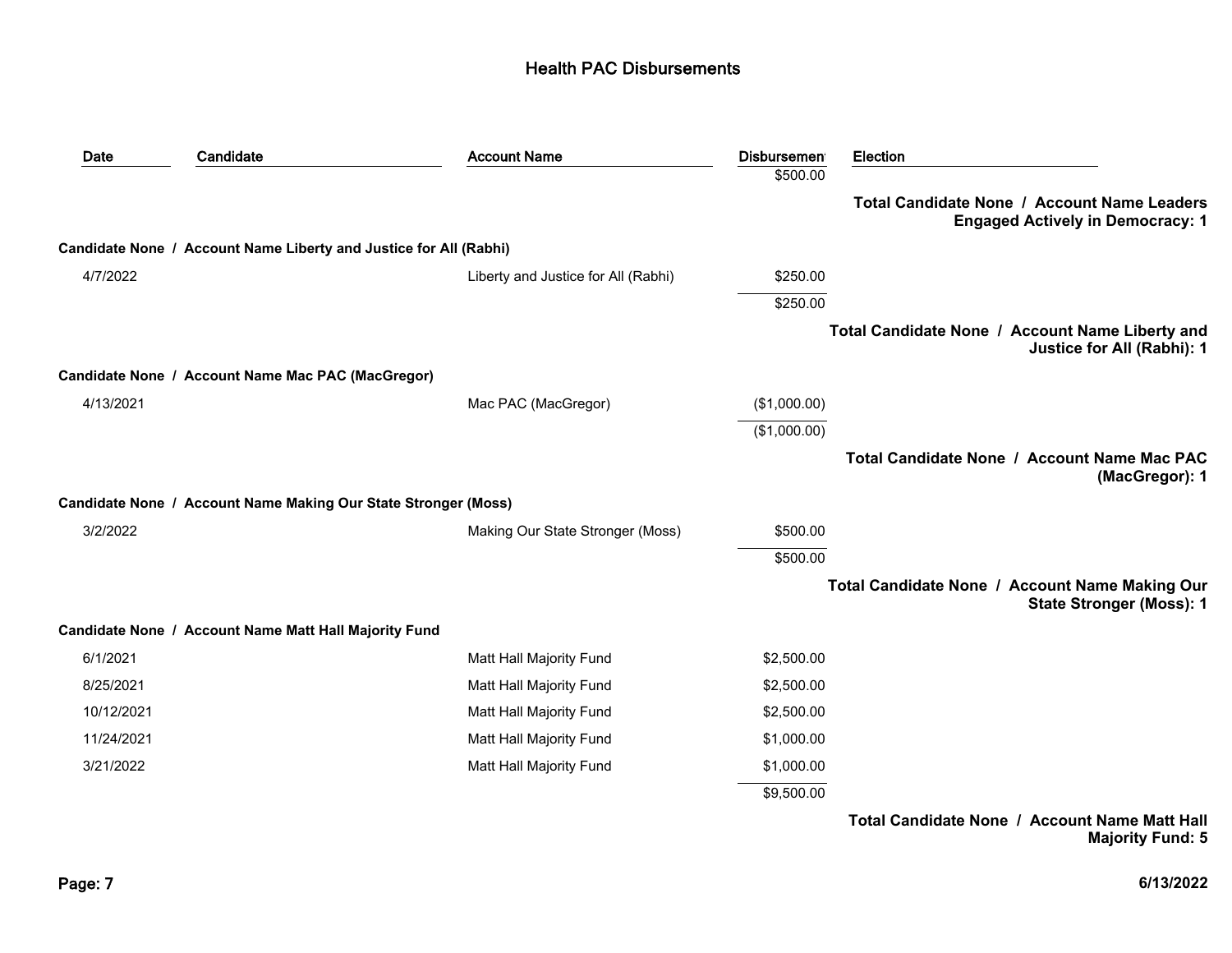| Date       | Candidate                                             | <b>Account Name</b>            | <b>Disbursemen</b> | Election                                                                        |
|------------|-------------------------------------------------------|--------------------------------|--------------------|---------------------------------------------------------------------------------|
|            | Candidate None / Account Name McCann for Michigan     |                                |                    |                                                                                 |
| 11/24/2021 |                                                       | McCann for Michigan            | \$500.00           |                                                                                 |
| 6/8/2022   |                                                       | McCann for Michigan            | \$250.00           |                                                                                 |
|            |                                                       |                                | \$750.00           |                                                                                 |
|            |                                                       |                                |                    | Total Candidate None / Account Name McCann for<br>Michigan: 2                   |
|            | Candidate None / Account Name Nesbitt Majority Fund   |                                |                    |                                                                                 |
| 8/25/2021  |                                                       | <b>Nesbitt Majority Fund</b>   | \$1,000.00         |                                                                                 |
| 11/24/2021 |                                                       | <b>Nesbitt Majority Fund</b>   | \$1,000.00         |                                                                                 |
| 3/7/2022   |                                                       | <b>Nesbitt Majority Fund</b>   | \$2,500.00         |                                                                                 |
|            |                                                       |                                | \$4,500.00         |                                                                                 |
|            |                                                       |                                |                    | <b>Total Candidate None / Account Name Nesbitt</b><br><b>Majority Fund: 3</b>   |
|            | Candidate None / Account Name Nesbitt Majority Fund 2 |                                |                    |                                                                                 |
| 5/19/2022  |                                                       | <b>Nesbitt Majority Fund 2</b> | \$5,000.00         |                                                                                 |
|            |                                                       |                                | \$5,000.00         |                                                                                 |
|            |                                                       |                                |                    | <b>Total Candidate None / Account Name Nesbitt</b><br><b>Majority Fund 2: 1</b> |
|            | Candidate None / Account Name Sabo for Michigan       |                                |                    |                                                                                 |
| 4/13/2021  |                                                       | Sabo for Michigan              | \$250.00           |                                                                                 |
|            |                                                       |                                | \$250.00           |                                                                                 |
|            |                                                       |                                |                    | Total Candidate None / Account Name Sabo for<br>Michigan: 1                     |
|            | Candidate None / Account Name Santana for Michigan    |                                |                    |                                                                                 |
| 5/21/2021  |                                                       | Santana for Michigan           | \$500.00           |                                                                                 |
| 10/12/2021 |                                                       | Santana for Michigan           | \$500.00           |                                                                                 |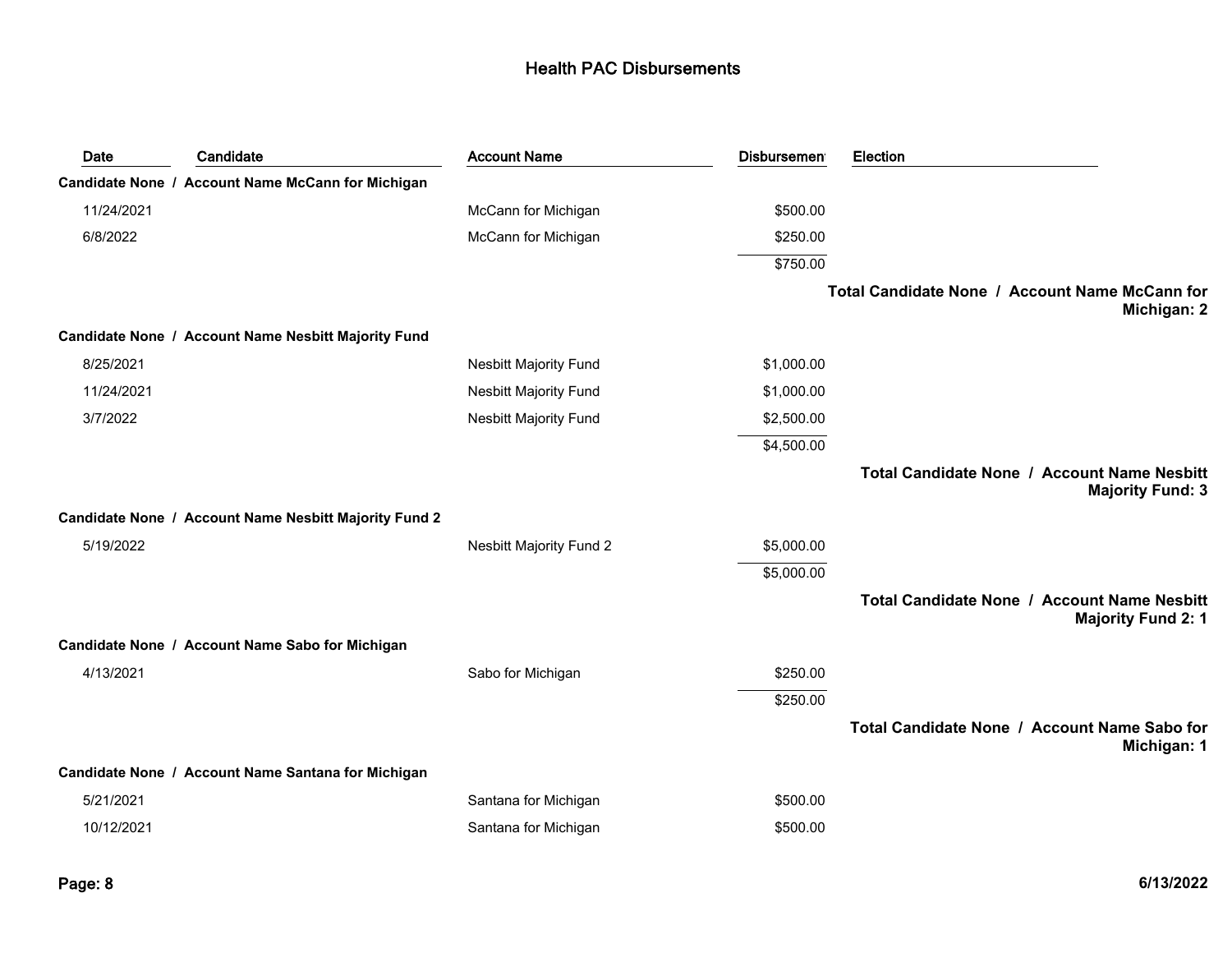| Date       | Candidate                                                  | <b>Account Name</b>          | <b>Disbursement</b> | Election                                                                      |
|------------|------------------------------------------------------------|------------------------------|---------------------|-------------------------------------------------------------------------------|
| 11/24/2021 |                                                            | Santana for Michigan         | \$500.00            |                                                                               |
| 3/7/2022   |                                                            | Santana for Michigan         | \$1,000.00          |                                                                               |
| 4/7/2022   |                                                            | Santana for Michigan         | \$1,000.00          |                                                                               |
|            |                                                            |                              | \$3,500.00          |                                                                               |
|            |                                                            |                              |                     | Total Candidate None / Account Name Santana for<br>Michigan: 5                |
|            | Candidate None / Account Name Stephanie's Changemaker Fund |                              |                     |                                                                               |
| 6/1/2021   |                                                            | Stephanie's Changemaker Fund | \$2,500.00          |                                                                               |
| 10/27/2021 |                                                            | Stephanie's Changemaker Fund | \$1,000.00          |                                                                               |
| 11/24/2021 |                                                            | Stephanie's Changemaker Fund | \$500.00            |                                                                               |
| 4/28/2022  |                                                            | Stephanie's Changemaker Fund | \$500.00            |                                                                               |
|            |                                                            |                              | \$4,500.00          |                                                                               |
|            |                                                            |                              |                     | Total Candidate None / Account Name Stephanie's<br><b>Changemaker Fund: 4</b> |
|            | Candidate None / Account Name VanderWall Majority Fund     |                              |                     |                                                                               |
| 3/17/2021  |                                                            | VanderWall Majority Fund     | \$1,000.00          |                                                                               |
| 7/8/2021   |                                                            | VanderWall Majority Fund     | \$1,000.00          |                                                                               |
| 10/1/2021  |                                                            | VanderWall Majority Fund     | \$1,200.00          |                                                                               |
| 10/25/2021 |                                                            | VanderWall Majority Fund     | \$1,000.00          |                                                                               |
| 5/4/2022   |                                                            | VanderWall Majority Fund     | \$1,000.00          |                                                                               |
| 5/11/2022  |                                                            | VanderWall Majority Fund     | \$1,000.00          |                                                                               |
| 5/26/2022  |                                                            | VanderWall Majority Fund     | \$1,000.00          |                                                                               |
|            |                                                            |                              | \$7,200.00          |                                                                               |
|            |                                                            |                              |                     |                                                                               |

**Total Candidate None / Account Name VanderWall Majority Fund: 7**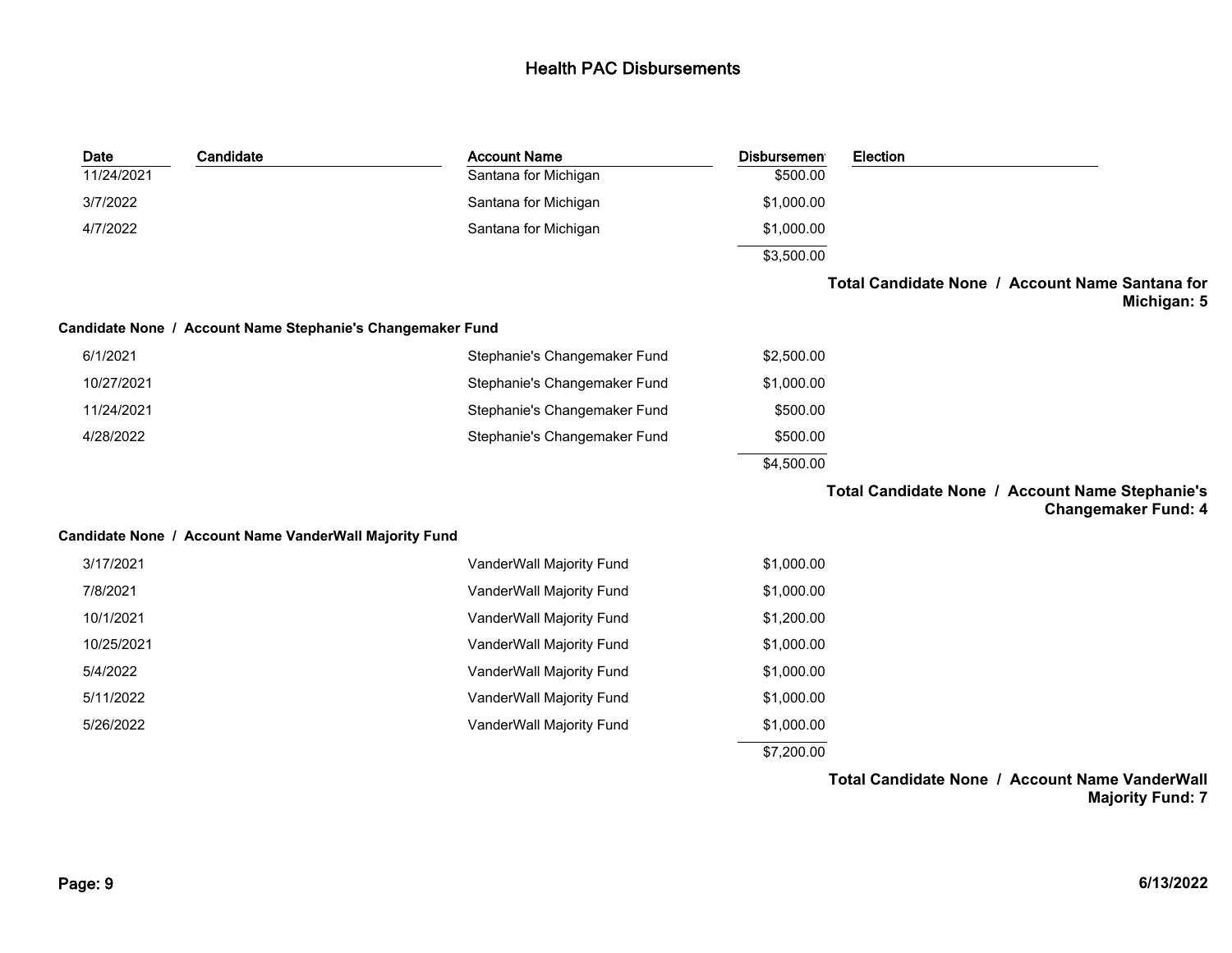| Date       | Candidate                                                   | <b>Account Name</b>           | <b>Disbursement</b> | Election                                                                       |
|------------|-------------------------------------------------------------|-------------------------------|---------------------|--------------------------------------------------------------------------------|
|            | Candidate None / Account Name VanWoerkom Solutions PAC      |                               |                     |                                                                                |
| 4/26/2022  |                                                             | VanWoerkom Solutions PAC      | \$500.00            |                                                                                |
|            |                                                             |                               | \$500.00            |                                                                                |
|            |                                                             |                               |                     | Total Candidate None / Account Name<br><b>VanWoerkom Solutions PAC: 1</b>      |
|            | Candidate None / Account Name Victory Values Fund           |                               |                     |                                                                                |
| 3/10/2022  |                                                             | <b>Victory Values Fund</b>    | \$2,000.00          |                                                                                |
|            |                                                             |                               | \$2,000.00          |                                                                                |
|            |                                                             |                               |                     | Total Candidate None / Account Name Victory<br><b>Values Fund: 1</b>           |
|            | Candidate None / Account Name Wayne Schmidt Leadership Fund |                               |                     |                                                                                |
| 3/17/2021  |                                                             | Wayne Schmidt Leadership Fund | \$500.00            |                                                                                |
| 6/11/2021  |                                                             | Wayne Schmidt Leadership Fund | \$500.00            |                                                                                |
| 10/1/2021  |                                                             | Wayne Schmidt Leadership Fund | \$500.00            |                                                                                |
| 3/7/2022   |                                                             | Wayne Schmidt Leadership Fund | \$2,500.00          |                                                                                |
| 5/4/2022   |                                                             | Wayne Schmidt Leadership Fund | \$1,000.00          |                                                                                |
|            |                                                             |                               | \$5,000.00          |                                                                                |
|            |                                                             |                               |                     | Total Candidate None / Account Name Wayne<br><b>Schmidt Leadership Fund: 5</b> |
|            | Candidate None / Account Name Weiss for Michigan            |                               |                     |                                                                                |
| 5/23/2022  |                                                             | Weiss for Michigan            | \$500.00            |                                                                                |
|            |                                                             |                               | \$500.00            |                                                                                |
|            |                                                             |                               |                     | Total Candidate None / Account Name Weiss for<br>Michigan: 1                   |
|            | Candidate None / Account Name Wentworth Majority Fund II    |                               |                     |                                                                                |
| 10/18/2021 |                                                             | Wentworth Majority Fund II    | \$5,000.00          |                                                                                |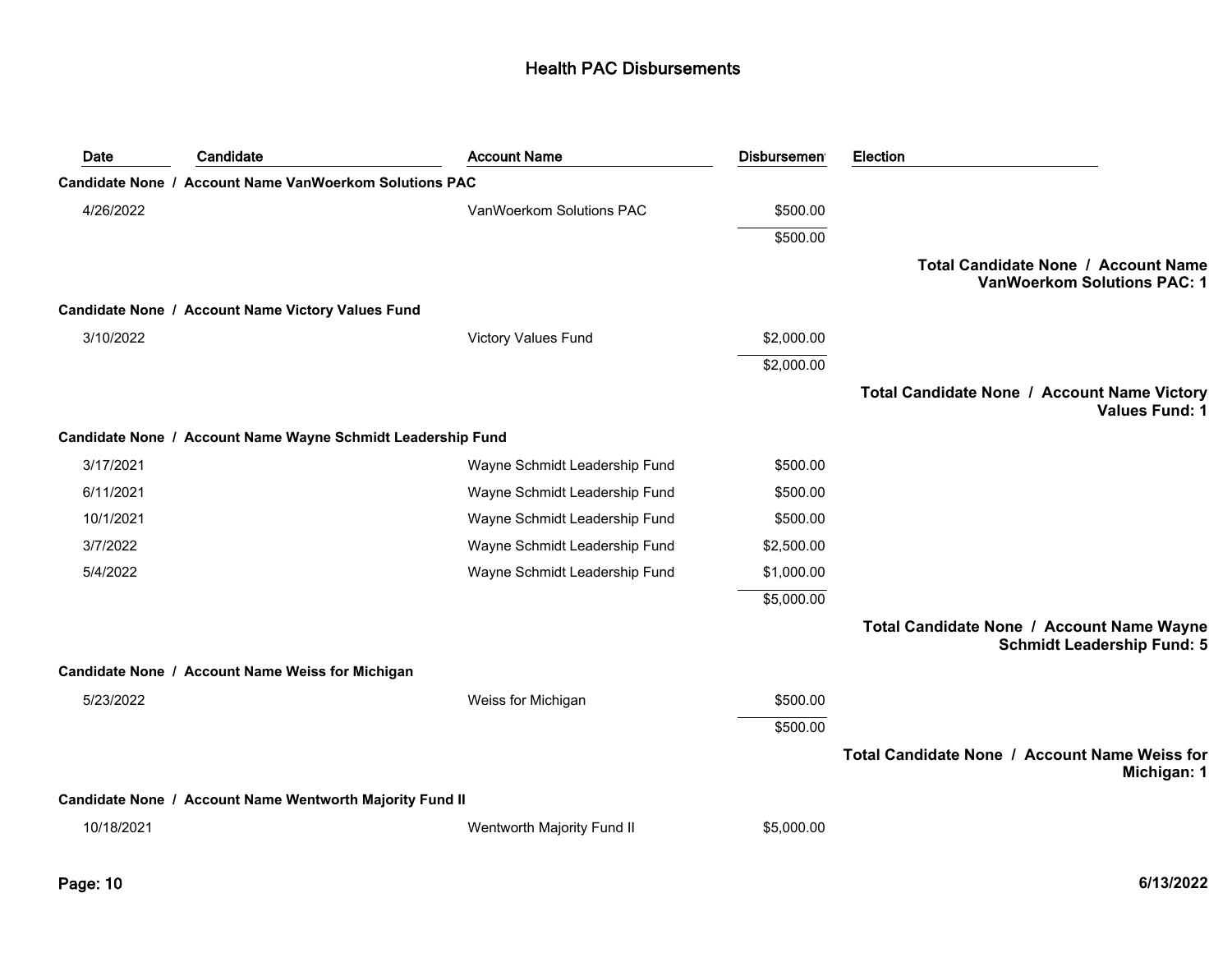| <b>Account Name</b>                                       | <b>Disbursemen</b> | <b>Election</b>                                                              |
|-----------------------------------------------------------|--------------------|------------------------------------------------------------------------------|
| Wentworth Majority Fund II                                | \$2,500.00         |                                                                              |
|                                                           | \$7,500.00         |                                                                              |
|                                                           |                    | Total Candidate None / Account Name Wentworth<br><b>Majority Fund II: 2</b>  |
| Candidate None / Account Name Wentworth Majority Fund PAC |                    |                                                                              |
| Wentworth Majority Fund PAC                               | \$2,500.00         |                                                                              |
| Wentworth Majority Fund PAC                               | \$5,000.00         |                                                                              |
| Wentworth Majority Fund PAC                               | \$2,500.00         |                                                                              |
| Wentworth Majority Fund PAC                               | \$2,500.00         |                                                                              |
| Wentworth Majority Fund PAC                               | \$1,000.00         |                                                                              |
|                                                           | \$13,500.00        |                                                                              |
|                                                           |                    | Total Candidate None / Account Name Wentworth<br><b>Majority Fund PAC: 5</b> |
| Candidate None / Account Name Whiteford Leadership PAC    |                    |                                                                              |
| Whiteford Leadership PAC                                  | \$1,000.00         |                                                                              |
| Whiteford Leadership PAC                                  | \$1,000.00         |                                                                              |
| Whiteford Leadership PAC                                  | \$1,000.00         |                                                                              |
| Whiteford Leadership PAC                                  | \$1,000.00         |                                                                              |
| Whiteford Leadership PAC                                  | \$1,000.00         |                                                                              |
|                                                           | \$5,000.00         |                                                                              |
|                                                           |                    | Total Candidate None / Account Name Whiteford<br><b>Leadership PAC: 5</b>    |
| Candidate, / Account Name Ananich Future Fund             |                    |                                                                              |
| <b>Ananich Future Fund</b>                                | \$2,500.00         |                                                                              |
| <b>Ananich Future Fund</b>                                | \$1,000.00         |                                                                              |
|                                                           |                    |                                                                              |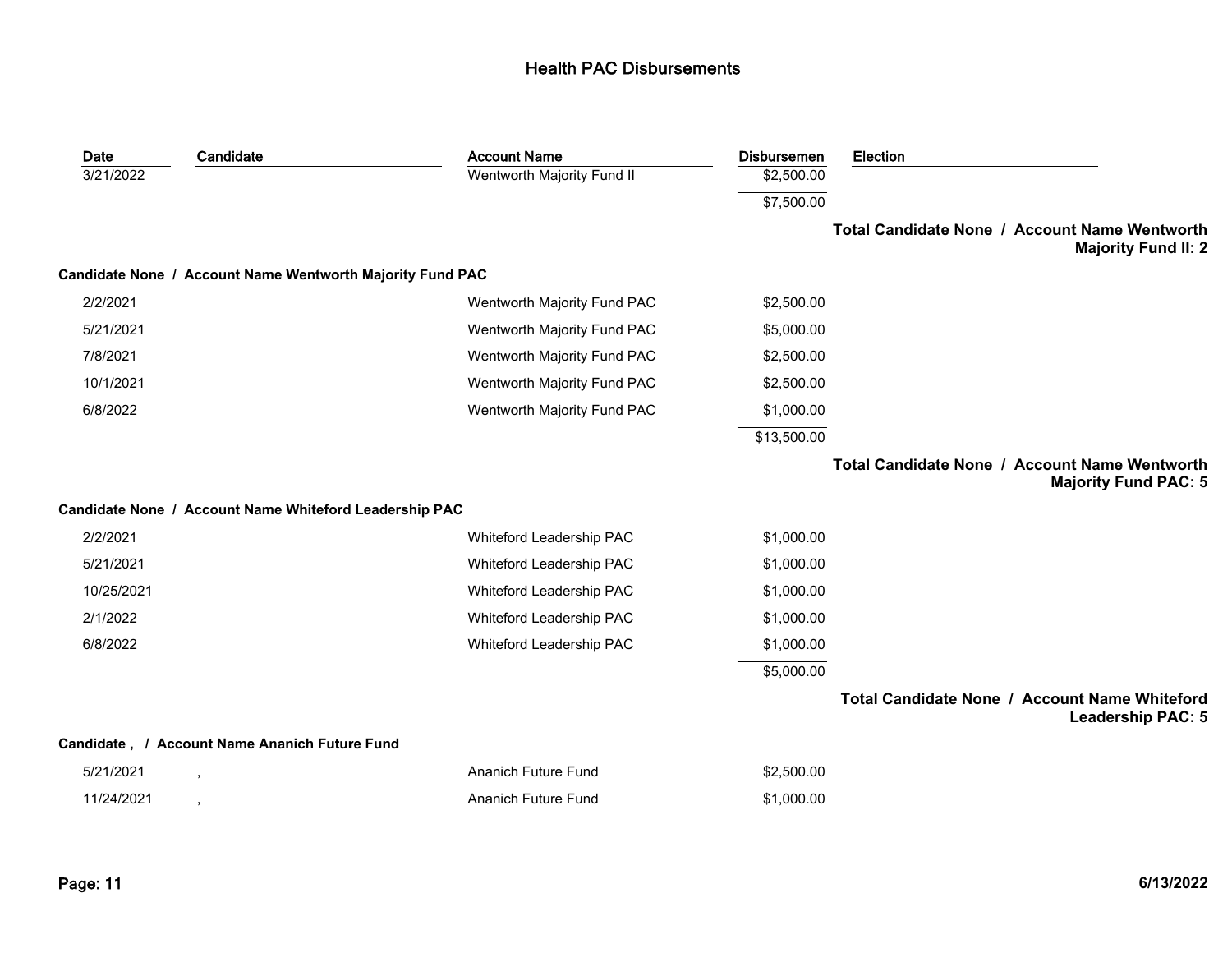| Date       | Candidate                                                      | <b>Account Name</b>                     | <b>Disbursemen</b> | Election                                                                    |
|------------|----------------------------------------------------------------|-----------------------------------------|--------------------|-----------------------------------------------------------------------------|
|            |                                                                |                                         | \$3,500.00         |                                                                             |
|            |                                                                |                                         |                    | Total Candidate, / Account Name Ananich Future<br>Fund: 2                   |
|            | Candidate, / Account Name Michigan House Democratic Fund       |                                         |                    |                                                                             |
| 4/13/2021  |                                                                | Michigan House Democratic Fund          | \$5,000.00         |                                                                             |
| 6/15/2021  |                                                                | Michigan House Democratic Fund          | \$2,500.00         |                                                                             |
| 10/1/2021  |                                                                | Michigan House Democratic Fund          | \$2,500.00         |                                                                             |
| 11/24/2021 |                                                                | Michigan House Democratic Fund          | \$5,000.00         |                                                                             |
| 3/7/2022   |                                                                | Michigan House Democratic Fund          | \$2,500.00         |                                                                             |
| 5/24/2022  |                                                                | Michigan House Democratic Fund          | \$5,000.00         |                                                                             |
| 5/24/2022  |                                                                | Michigan House Democratic Fund          | \$2,500.00         |                                                                             |
|            |                                                                |                                         | \$25,000.00        |                                                                             |
|            |                                                                |                                         |                    | Total Candidate, / Account Name Michigan House<br><b>Democratic Fund: 7</b> |
|            | Candidate, / Account Name Senate Democratic Fund               |                                         |                    |                                                                             |
| 3/17/2021  |                                                                | Senate Democratic Fund                  | \$1,000.00         |                                                                             |
| 7/8/2021   |                                                                | Senate Democratic Fund                  | \$2,500.00         |                                                                             |
| 10/1/2021  |                                                                | Senate Democratic Fund                  | \$1,000.00         |                                                                             |
| 11/24/2021 |                                                                | Senate Democratic Fund                  | \$5,000.00         |                                                                             |
| 6/8/2022   |                                                                | Senate Democratic Fund                  | \$2,500.00         |                                                                             |
|            |                                                                |                                         | \$12,000.00        |                                                                             |
|            |                                                                |                                         |                    | Total Candidate, / Account Name Senate<br><b>Democratic Fund: 5</b>         |
|            | Candidate, / Account Name Senate Republican Campaign Committee |                                         |                    |                                                                             |
| 7/8/2021   |                                                                | Senate Republican Campaign<br>Committee | \$5,000.00         |                                                                             |
| 2/10/2022  |                                                                | Senate Republican Campaign<br>Committee | \$5,000.00         |                                                                             |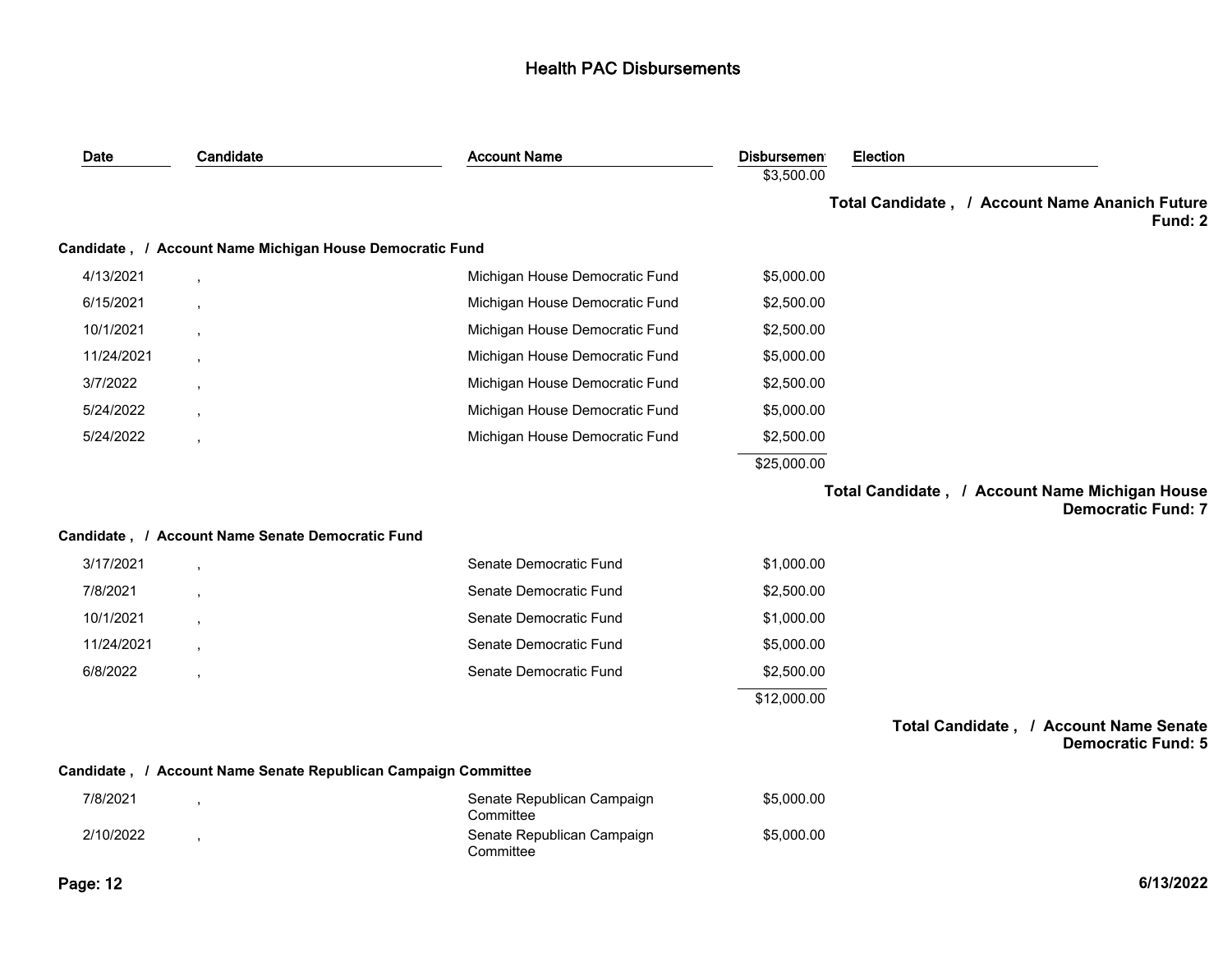| Date      | Candidate                                                   | <b>Account Name</b>                                                            | <b>Disbursemen</b> | Election                                                                                      |
|-----------|-------------------------------------------------------------|--------------------------------------------------------------------------------|--------------------|-----------------------------------------------------------------------------------------------|
| 4/18/2022 |                                                             | Senate Republican Campaign<br>Committee                                        | \$10,000.00        |                                                                                               |
|           |                                                             |                                                                                | \$20,000.00        |                                                                                               |
|           |                                                             |                                                                                |                    | Total Candidate, / Account Name Senate<br><b>Republican Campaign Committee: 3</b>             |
|           | Candidate, / Account Name Stamas Leadership PAC             |                                                                                |                    |                                                                                               |
| 4/16/2021 |                                                             | Stamas Leadership PAC                                                          | \$5,000.00         |                                                                                               |
| 6/11/2021 |                                                             | Stamas Leadership PAC                                                          | \$1,400.00         |                                                                                               |
| 5/4/2022  |                                                             | Stamas Leadership PAC                                                          | \$2,500.00         |                                                                                               |
|           |                                                             |                                                                                | \$8,900.00         |                                                                                               |
|           |                                                             |                                                                                |                    | Total Candidate, / Account Name Stamas<br><b>Leadership PAC: 3</b>                            |
|           |                                                             | Candidate Albert, Thomas / Account Name Committee to Elect Thomas A Albert     |                    |                                                                                               |
| 4/28/2021 | Albert, Thomas                                              | Committee to Elect Thomas A Albert                                             | \$2,500.00         | 2022 MI General Election                                                                      |
| 9/17/2021 | Albert, Thomas                                              | Committee to Elect Thomas A Albert                                             | \$1,000.00         | 2022 MI General Election                                                                      |
|           |                                                             |                                                                                | \$3,500.00         |                                                                                               |
|           |                                                             |                                                                                |                    | Total Candidate Albert, Thomas / Account Name<br><b>Committee to Elect Thomas A Albert: 2</b> |
|           |                                                             | Candidate Anthony, Sarah / Account Name Sarah Anthony for State Representative |                    |                                                                                               |
| 4/13/2021 | Anthony, Sarah                                              | Sarah Anthony for State<br>Representative                                      | \$1,000.00         | 2022 MI General Election                                                                      |
| 8/25/2021 | Anthony, Sarah                                              | Sarah Anthony for State<br>Representative                                      | \$2,500.00         | 2022 MI General Election                                                                      |
|           |                                                             |                                                                                | \$3,500.00         |                                                                                               |
|           |                                                             |                                                                                |                    | Total Candidate Anthony, Sarah / Account Name<br>Sarah Anthony for State Representative: 2    |
|           | Candidate Aragona, Joseph / Account Name CTE Joseph Aragona |                                                                                |                    |                                                                                               |
| 6/1/2022  | Aragona, Joseph                                             | CTE Joseph Aragona                                                             | \$500.00           | 2022 MI General Election                                                                      |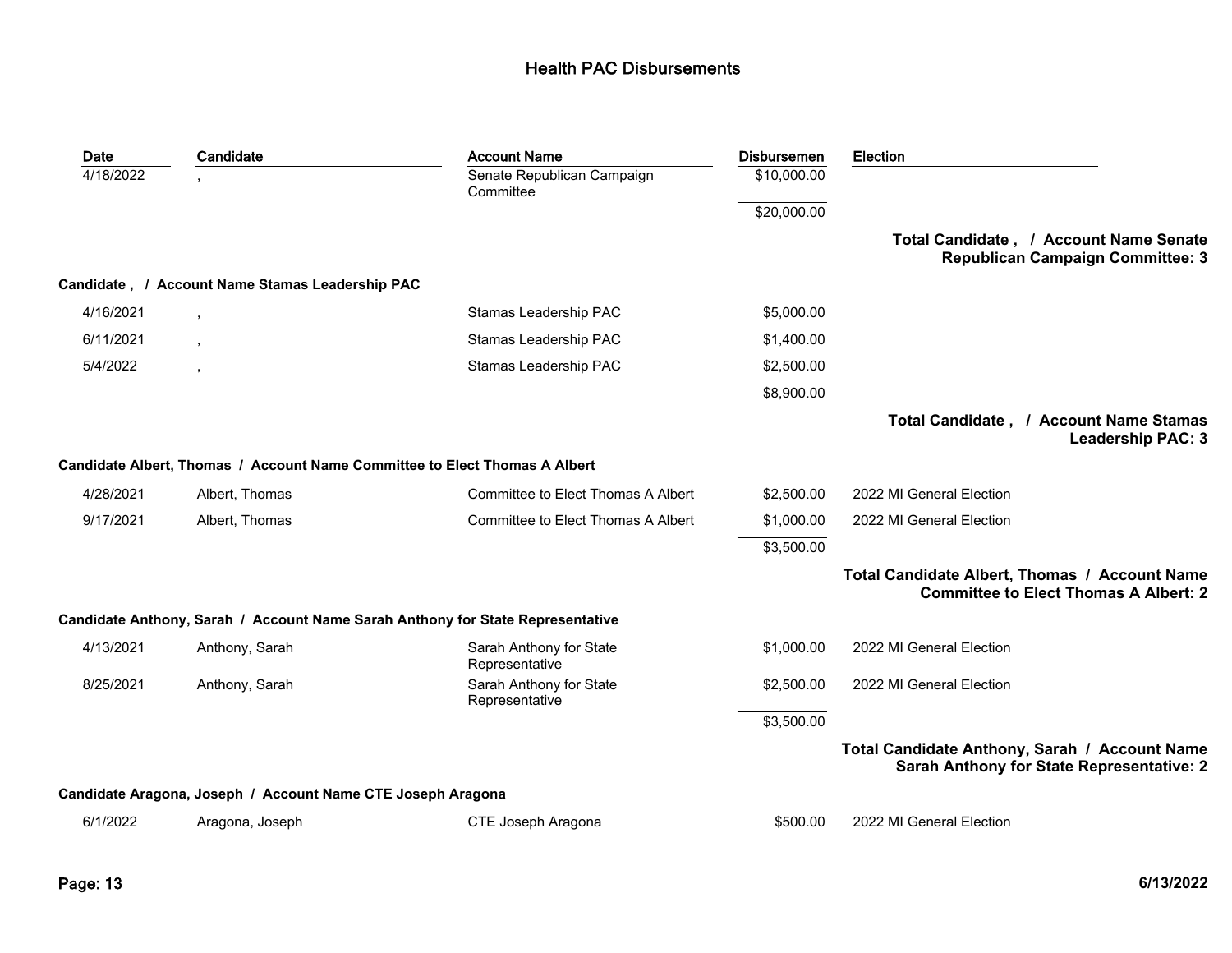| Date      | Candidate                                                                | <b>Account Name</b>                     | <b>Disbursemen</b> | <b>Election</b>                                                                             |
|-----------|--------------------------------------------------------------------------|-----------------------------------------|--------------------|---------------------------------------------------------------------------------------------|
|           |                                                                          |                                         | \$500.00           |                                                                                             |
|           |                                                                          |                                         |                    | Total Candidate Aragona, Joseph / Account Name<br><b>CTE Joseph Aragona: 1</b>              |
|           | Candidate Beeler, Andrew / Account Name Committee to Elect Andrew Beeler |                                         |                    |                                                                                             |
| 12/8/2021 | Beeler, Andrew                                                           | <b>Committee to Elect Andrew Beeler</b> | \$500.00           | 2022 MI General Election                                                                    |
| 4/28/2022 | Beeler, Andrew                                                           | <b>Committee to Elect Andrew Beeler</b> | \$1,000.00         | 2022 MI General Election                                                                    |
|           |                                                                          |                                         | \$1,500.00         |                                                                                             |
|           |                                                                          |                                         |                    | Total Candidate Beeler, Andrew / Account Name<br><b>Committee to Elect Andrew Beeler: 2</b> |
|           | Candidate Bizon, John / Account Name Committee to Elect Dr John Bizon    |                                         |                    |                                                                                             |
| 6/11/2021 | Bizon, John                                                              | Committee to Elect Dr John Bizon        | \$500.00           | 2022 MI General Election                                                                    |
| 8/25/2021 | Bizon, John                                                              | Committee to Elect Dr John Bizon        | \$500.00           | 2022 MI General Election                                                                    |
|           |                                                                          |                                         | \$1,000.00         |                                                                                             |
|           |                                                                          |                                         |                    | Total Candidate Bizon, John / Account Name<br><b>Committee to Elect Dr John Bizon: 2</b>    |
|           | Candidate Bolden, Kyra / Account Name Kyra Harris Bolden for State Rep   |                                         |                    |                                                                                             |
| 4/13/2021 | Bolden, Kyra                                                             | Kyra Harris Bolden for State Rep        | \$500.00           | 2022 MI General Election                                                                    |
| 2/16/2022 | Bolden, Kyra                                                             | Kyra Harris Bolden for State Rep        | \$1,000.00         | 2022 MI General Election                                                                    |
| 3/25/2022 | Bolden, Kyra                                                             | Kyra Harris Bolden for State Rep        | (\$1,000.00)       | 2022 MI General Election                                                                    |
|           |                                                                          |                                         | \$500.00           |                                                                                             |
|           |                                                                          |                                         |                    | Total Candidate Bolden, Kyra / Account Name Kyra<br>Harris Bolden for State Rep: 3          |
|           | Candidate Borton, Ken / Account Name Committee to Elect Ken Borton       |                                         |                    |                                                                                             |
| 5/11/2022 | Borton, Ken                                                              | Committee to Elect Ken Borton           | \$500.00           | 2022 MI General Election                                                                    |
|           |                                                                          |                                         | \$500.00           |                                                                                             |
|           |                                                                          |                                         |                    | Total Candidate Borton, Ken / Account Name<br><b>Committee to Elect Ken Borton: 1</b>       |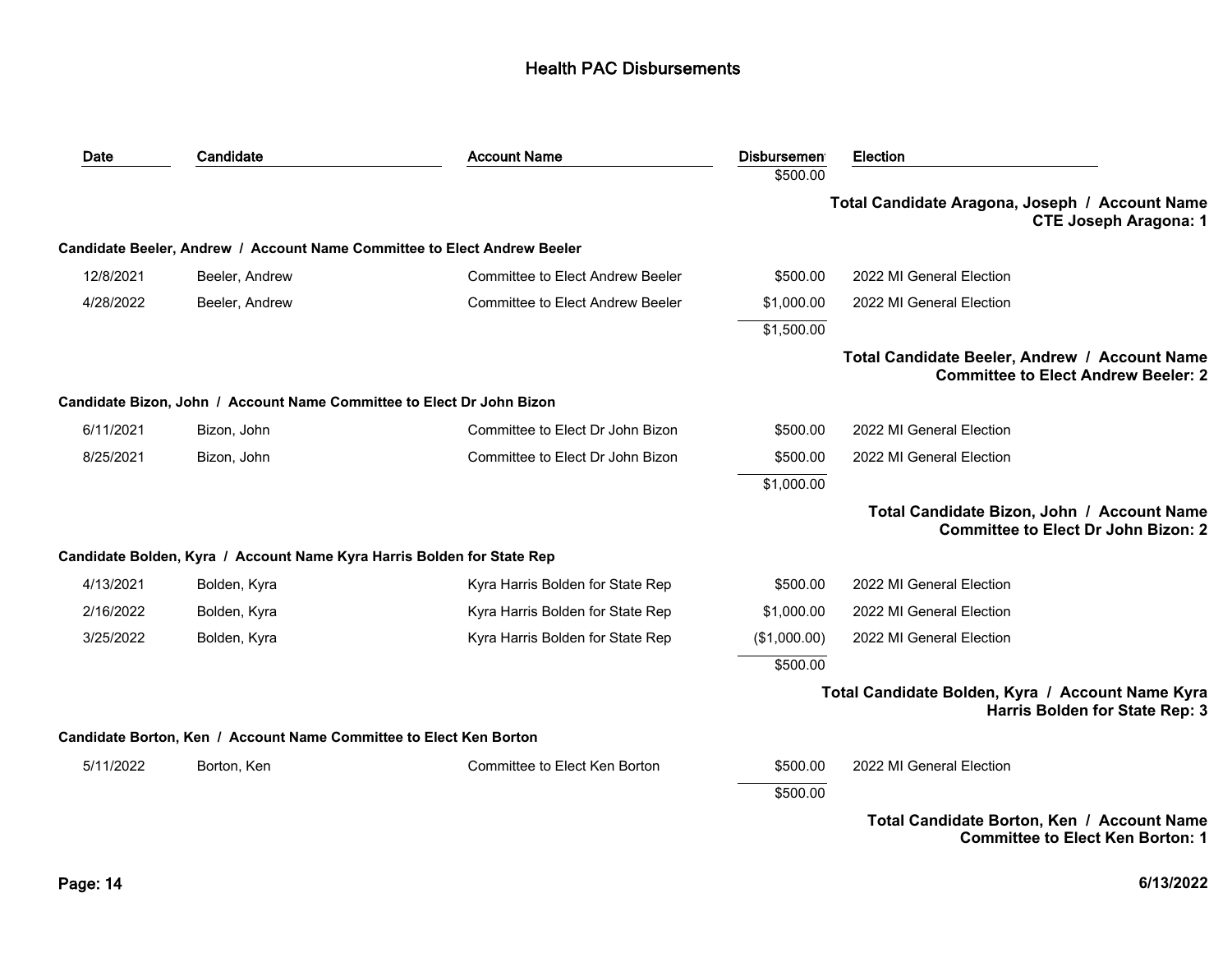| Date       | Candidate                                                                    | <b>Account Name</b>                                                            | <b>Disbursemen</b> | <b>Election</b>                                                                                 |
|------------|------------------------------------------------------------------------------|--------------------------------------------------------------------------------|--------------------|-------------------------------------------------------------------------------------------------|
|            | Candidate Brixie, Julie / Account Name Julie Brixie for State Representative |                                                                                |                    |                                                                                                 |
| 4/28/2022  | Brixie, Julie                                                                | Julie Brixie for State Representative                                          | \$1,000.00         | 2022 MI General Election                                                                        |
|            |                                                                              |                                                                                | \$1,000.00         |                                                                                                 |
|            |                                                                              |                                                                                |                    | Total Candidate Brixie, Julie / Account Name Julie<br><b>Brixie for State Representative: 1</b> |
|            | Candidate Bumstead, Jon / Account Name Friends of Jon Bumstead               |                                                                                |                    |                                                                                                 |
| 10/12/2021 | Bumstead, Jon                                                                | Friends of Jon Bumstead                                                        | \$500.00           | 2022 MI General Election                                                                        |
| 2/1/2022   | Bumstead, Jon                                                                | Friends of Jon Bumstead                                                        | \$500.00           | 2022 MI General Election                                                                        |
| 5/19/2022  | Bumstead, Jon                                                                | Friends of Jon Bumstead                                                        | \$500.00           | 2022 MI General Election                                                                        |
|            |                                                                              |                                                                                | \$1,500.00         |                                                                                                 |
|            |                                                                              |                                                                                |                    | Total Candidate Bumstead, Jon / Account Name<br><b>Friends of Jon Bumstead: 3</b>               |
|            | Candidate Calley, Julie / Account Name Committee to Elect Julie Calley       |                                                                                |                    |                                                                                                 |
| 6/28/2021  | Calley, Julie                                                                | Committee to Elect Julie Calley                                                | \$150.00           | 2022 MI General Election                                                                        |
|            |                                                                              |                                                                                | \$150.00           |                                                                                                 |
|            |                                                                              |                                                                                |                    | Total Candidate Calley, Julie / Account Name<br><b>Committee to Elect Julie Calley: 1</b>       |
|            | Candidate Carter, Tyrone / Account Name Committee to Elect Tyrone Carter     |                                                                                |                    |                                                                                                 |
| 5/24/2022  | Carter, Tyrone                                                               | Committee to Elect Tyrone Carter                                               | \$250.00           | 2022 MI General Election                                                                        |
|            |                                                                              |                                                                                | \$250.00           |                                                                                                 |
|            |                                                                              |                                                                                |                    | Total Candidate Carter, Tyrone / Account Name<br><b>Committee to Elect Tyrone Carter: 1</b>     |
|            |                                                                              | Candidate Cavanagh, Mary / Account Name Mary Cavanagh for State Representative |                    |                                                                                                 |
| 3/17/2021  | Cavanagh, Mary                                                               | Mary Cavanagh for State<br>Representative                                      | \$500.00           | 2022 MI General Election                                                                        |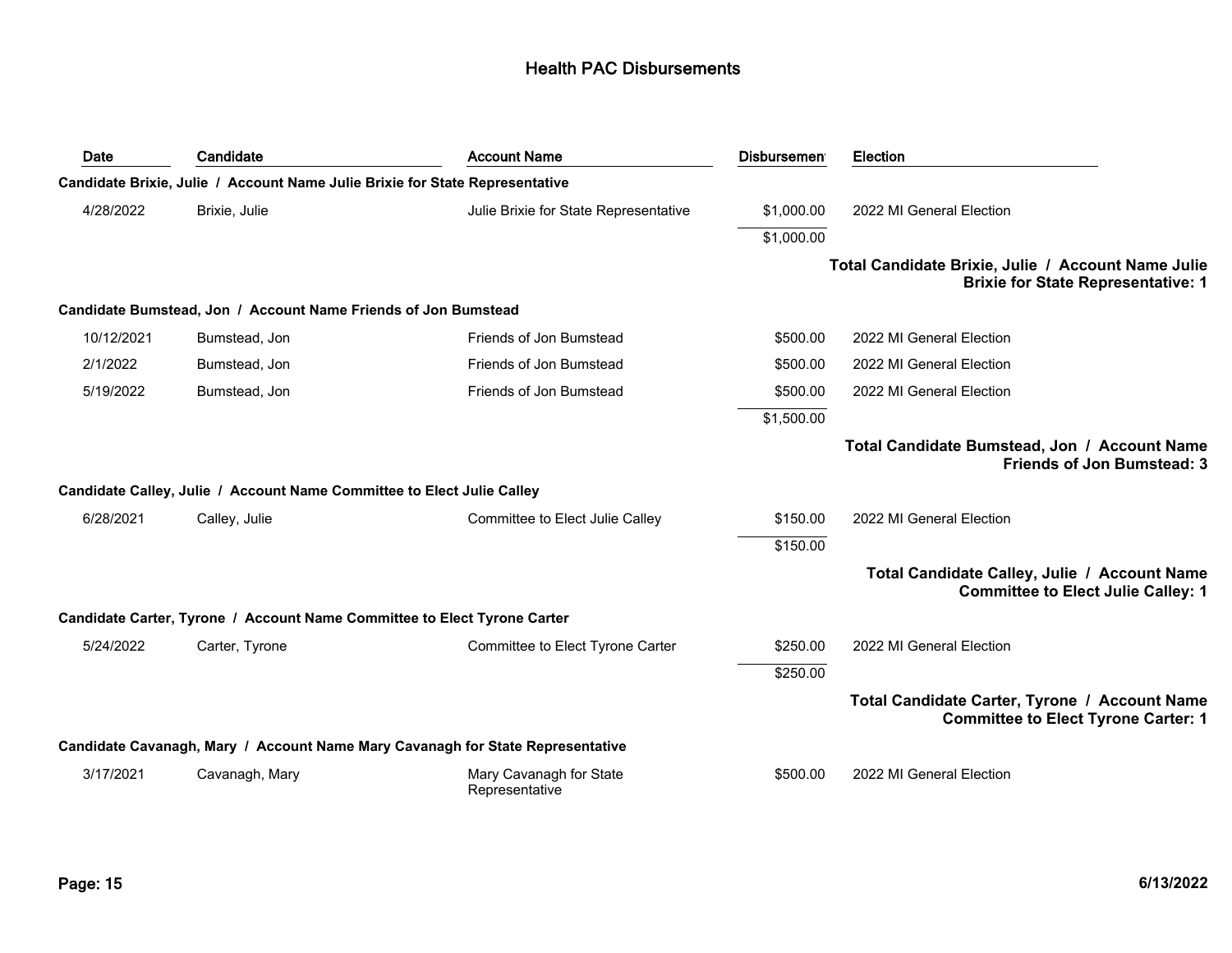| Date       | Candidate                                                            | <b>Account Name</b>             | <b>Disbursemen</b><br>\$500.00 | <b>Election</b>                                                                            |
|------------|----------------------------------------------------------------------|---------------------------------|--------------------------------|--------------------------------------------------------------------------------------------|
|            |                                                                      |                                 |                                | Total Candidate Cavanagh, Mary / Account Name<br>Mary Cavanagh for State Representative: 1 |
|            | Candidate Chang, Stephanie / Account Name Stephanie Chang for Senate |                                 |                                |                                                                                            |
| 2/10/2021  | Chang, Stephanie                                                     | Stephanie Chang for Senate      | \$1,000.00                     | 2022 MI General Election                                                                   |
| 2/24/2022  | Chang, Stephanie                                                     | Stephanie Chang for Senate      | \$1,000.00                     | 2022 MI General Election                                                                   |
| 4/7/2022   | Chang, Stephanie                                                     | Stephanie Chang for Senate      | \$1,000.00                     | 2022 MI General Election                                                                   |
|            |                                                                      |                                 | \$3,000.00                     |                                                                                            |
|            |                                                                      |                                 |                                | Total Candidate Chang, Stephanie / Account Name<br><b>Stephanie Chang for Senate: 3</b>    |
|            | Candidate Cherry, John / Account Name Supporters of John Cherry      |                                 |                                |                                                                                            |
| 3/22/2022  | Cherry, John                                                         | Supporters of John Cherry       | \$500.00                       | 2022 MI General Election                                                                   |
| 6/8/2022   | Cherry, John                                                         | Supporters of John Cherry       | \$500.00                       | 2022 MI General Election                                                                   |
|            |                                                                      |                                 | \$1,000.00                     |                                                                                            |
|            |                                                                      |                                 |                                | Total Candidate Cherry, John / Account Name<br><b>Supporters of John Cherry: 2</b>         |
|            | Candidate Clemente, Cara / Account Name Friends of Cara Clemente     |                                 |                                |                                                                                            |
| 3/8/2021   | Clemente, Cara                                                       | <b>Friends of Cara Clemente</b> | \$500.00                       | 2022 MI General Election                                                                   |
| 8/25/2021  | Clemente, Cara                                                       | <b>Friends of Cara Clemente</b> | \$500.00                       | 2022 MI General Election                                                                   |
|            |                                                                      |                                 | \$1,000.00                     |                                                                                            |
|            |                                                                      |                                 |                                | Total Candidate Clemente, Cara / Account Name<br><b>Friends of Cara Clemente: 2</b>        |
|            | Candidate Clements, TC / Account Name Committee to Elect TC Clements |                                 |                                |                                                                                            |
| 3/17/2021  | Clements, TC                                                         | Committee to Elect TC Clements  | \$250.00                       | 2022 MI General Election                                                                   |
| 10/12/2021 | Clements, TC                                                         | Committee to Elect TC Clements  | \$250.00                       | 2022 MI General Election                                                                   |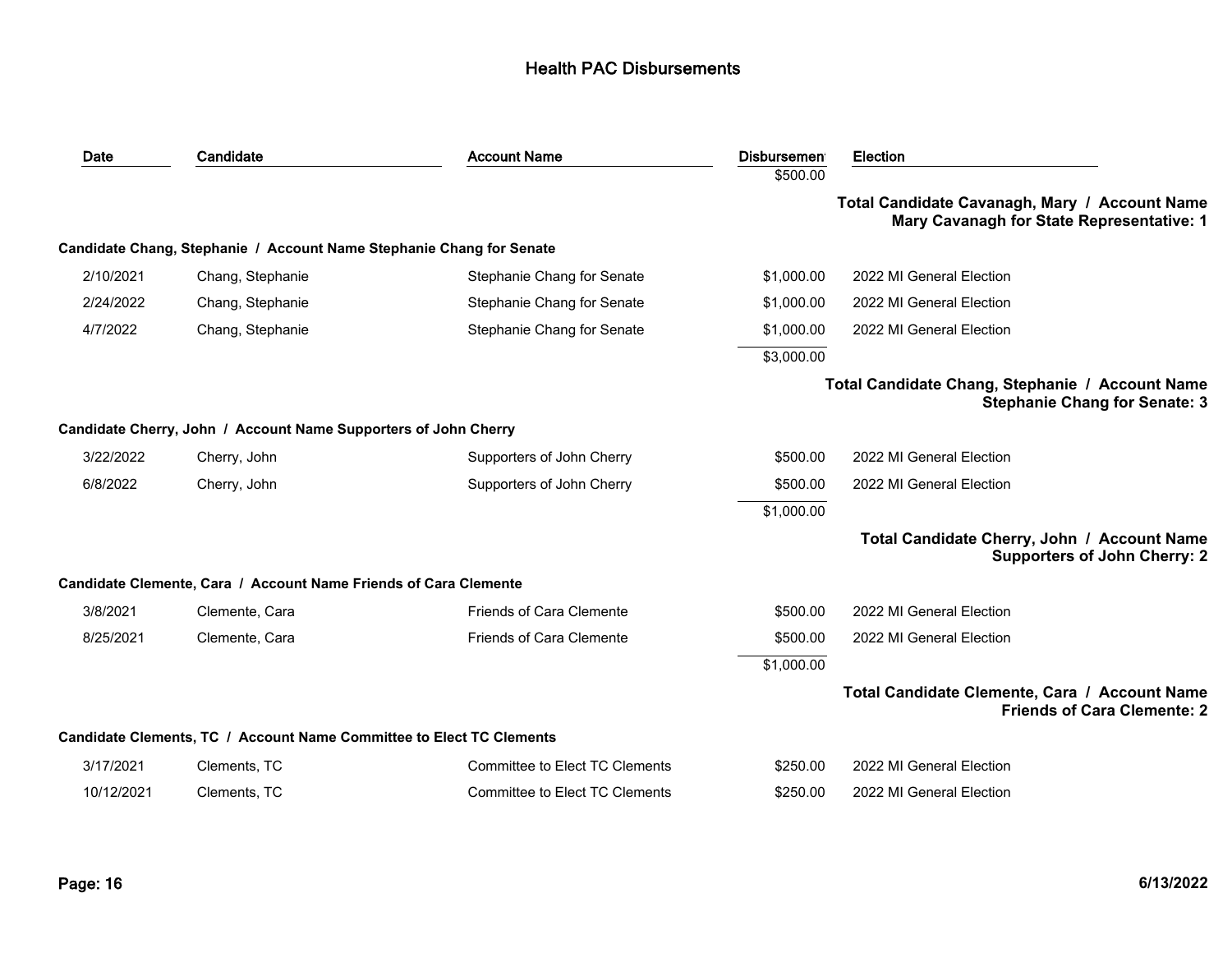| Date      | Candidate                                                            | <b>Account Name</b>                                                            | <b>Disbursemen</b> | <b>Election</b>                                                                                   |
|-----------|----------------------------------------------------------------------|--------------------------------------------------------------------------------|--------------------|---------------------------------------------------------------------------------------------------|
|           |                                                                      |                                                                                | \$500.00           |                                                                                                   |
|           |                                                                      |                                                                                |                    | Total Candidate Clements, TC / Account Name<br><b>Committee to Elect TC Clements: 2</b>           |
|           | Candidate Coleman, Kevin / Account Name Kevin Coleman for Michigan   |                                                                                |                    |                                                                                                   |
| 2/16/2022 | Coleman, Kevin                                                       | Kevin Coleman for Michigan                                                     | \$250.00           | 2022 MI General Election                                                                          |
|           |                                                                      |                                                                                | \$250.00           |                                                                                                   |
|           |                                                                      |                                                                                |                    | Total Candidate Coleman, Kevin / Account Name<br>Kevin Coleman for Michigan: 1                    |
|           | Candidate Damoose, John / Account Name John Damoose for State Senate |                                                                                |                    |                                                                                                   |
| 5/19/2022 | Damoose, John                                                        | John Damoose for State Senate                                                  | \$500.00           | 2022 MI General Election                                                                          |
|           |                                                                      |                                                                                | \$500.00           |                                                                                                   |
|           |                                                                      |                                                                                |                    | Total Candidate Damoose, John / Account Name<br>John Damoose for State Senate: 1                  |
|           |                                                                      | Candidate Filler, Graham / Account Name Graham Filler for State Representative |                    |                                                                                                   |
| 3/8/2021  | Filler, Graham                                                       | Graham Filler for State Representative                                         | \$500.00           | 2022 MI General Election                                                                          |
| 6/22/2021 | Filler, Graham                                                       | Graham Filler for State Representative                                         | \$1,000.00         | 2022 MI General Election                                                                          |
| 10/1/2021 | Filler, Graham                                                       | Graham Filler for State Representative                                         | \$500.00           | 2022 MI General Election                                                                          |
| 2/1/2022  | Filler, Graham                                                       | Graham Filler for State Representative                                         | \$1,000.00         | 2022 MI General Election                                                                          |
| 3/7/2022  | Filler, Graham                                                       | Graham Filler for State Representative                                         | \$1,000.00         | 2022 MI General Election                                                                          |
|           |                                                                      |                                                                                | \$4,000.00         |                                                                                                   |
|           |                                                                      |                                                                                |                    | Total Candidate Filler, Graham / Account Name<br><b>Graham Filler for State Representative: 5</b> |
|           |                                                                      | Candidate Frederick, Ben / Account Name Ben Frederick for State Representative |                    |                                                                                                   |
| 4/7/2022  | Frederick, Ben                                                       | Ben Frederick for State Representative                                         | \$2,500.00         | 2022 MI General Election                                                                          |
|           |                                                                      |                                                                                | \$2,500.00         |                                                                                                   |
|           |                                                                      |                                                                                |                    | Total Candidate Frederick, Ben / Account Name<br><b>Ben Frederick for State Representative: 1</b> |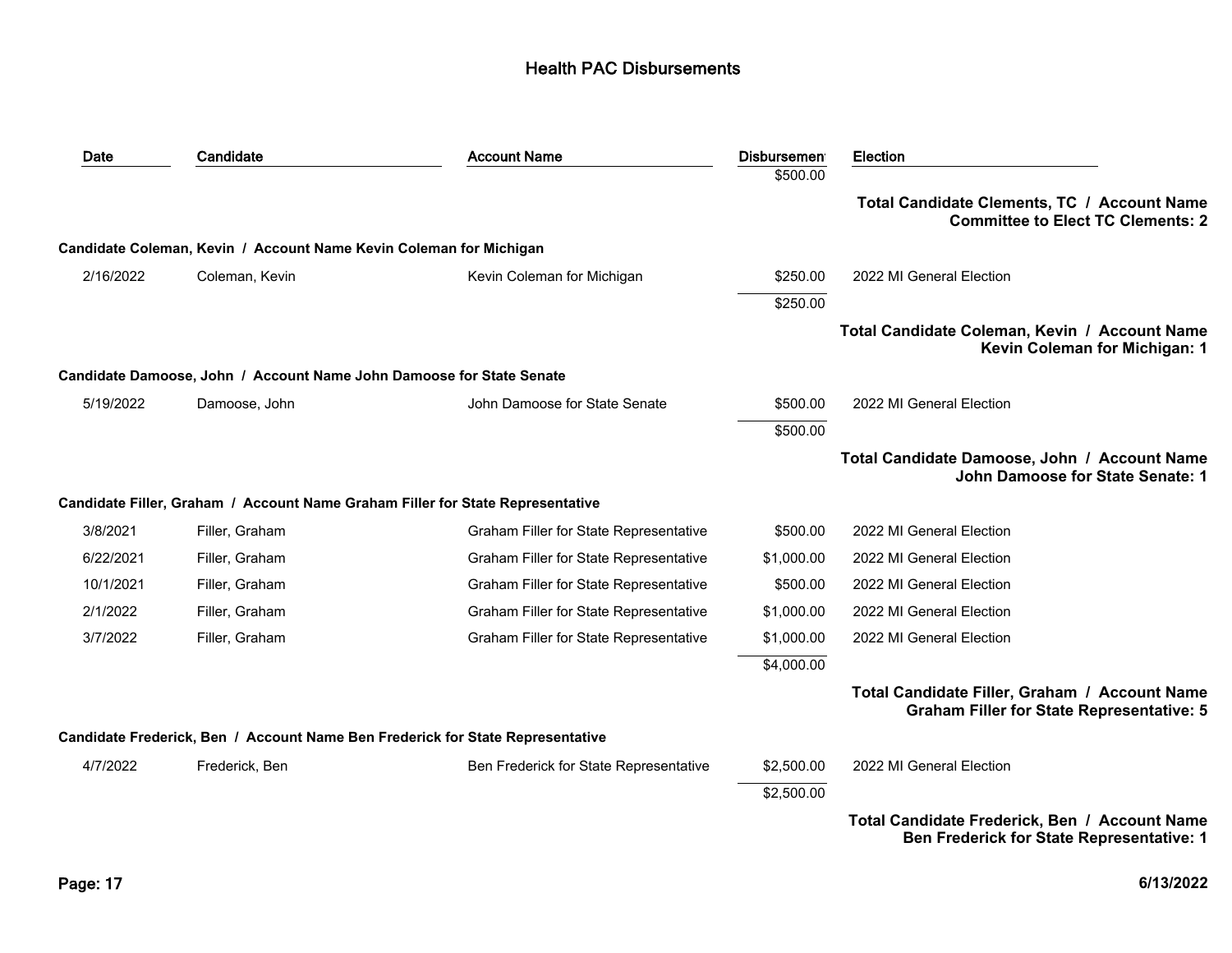| Date       | Candidate                                                            | <b>Account Name</b>                                                                | <b>Disbursemen</b> | <b>Election</b>                                                                                       |
|------------|----------------------------------------------------------------------|------------------------------------------------------------------------------------|--------------------|-------------------------------------------------------------------------------------------------------|
|            |                                                                      | Candidate Gilbert, Steven / Account Name Steven Gilbert for State Representative   |                    |                                                                                                       |
| 2/1/2022   | Gilbert, Steven                                                      | <b>Steven Gilbert for State</b><br>Representative                                  | \$1,000.00         | 2022 MI General Election                                                                              |
|            |                                                                      |                                                                                    | \$1,000.00         |                                                                                                       |
|            |                                                                      |                                                                                    |                    | Total Candidate Gilbert, Steven / Account Name<br><b>Steven Gilbert for State Representative: 1</b>   |
|            |                                                                      | Candidate Glanville, Carol / Account Name Carol Glanville for State Representative |                    |                                                                                                       |
| 6/8/2022   | Glanville, Carol                                                     | Carol Glanville for State<br>Representative                                        | \$500.00           | 2022 MI General Election                                                                              |
|            |                                                                      |                                                                                    | \$500.00           |                                                                                                       |
|            |                                                                      |                                                                                    |                    | Total Candidate Glanville, Carol / Account Name<br><b>Carol Glanville for State Representative: 1</b> |
|            | Candidate Golding, Tim / Account Name Tim Golding for State Senate   |                                                                                    |                    |                                                                                                       |
| 5/11/2022  | Golding, Tim                                                         | Tim Golding for State Senate                                                       | \$500.00           | 2022 MI General Election                                                                              |
|            |                                                                      |                                                                                    | \$500.00           |                                                                                                       |
|            |                                                                      |                                                                                    |                    | Total Candidate Golding, Tim / Account Name Tim<br><b>Golding for State Senate: 1</b>                 |
|            | Candidate Green, Phil / Account Name Friends of Phil Green           |                                                                                    |                    |                                                                                                       |
| 3/17/2021  | Green, Phil                                                          | Friends of Phil Green                                                              | \$500.00           | 2022 MI General Election                                                                              |
| 10/25/2021 | Green, Phil                                                          | Friends of Phil Green                                                              | \$500.00           | 2022 MI General Election                                                                              |
| 4/7/2022   | Green, Phil                                                          | Friends of Phil Green                                                              | \$2,500.00         | 2022 MI General Election                                                                              |
|            |                                                                      |                                                                                    | \$3,500.00         |                                                                                                       |
|            |                                                                      |                                                                                    |                    | Total Candidate Green, Phil / Account Name<br><b>Friends of Phil Green: 3</b>                         |
|            | Candidate Haadsma, Jim / Account Name Committee to Elect Jim Haadsma |                                                                                    |                    |                                                                                                       |
| 6/8/2022   | Haadsma, Jim                                                         | Committee to Elect Jim Haadsma                                                     | \$1,000.00         | 2022 MI General Election                                                                              |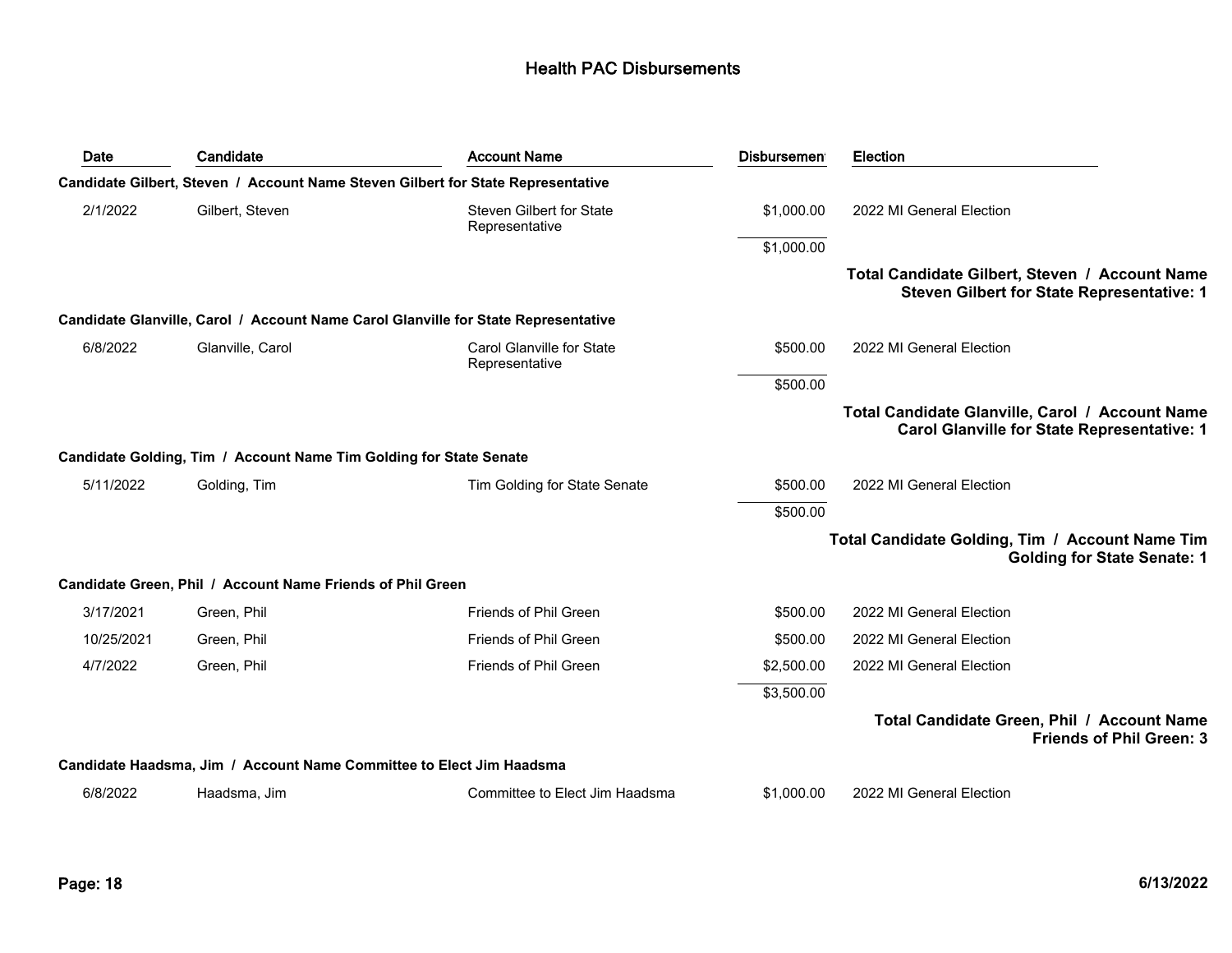| Date       | Candidate                                                              | <b>Account Name</b>                                                            | <b>Disbursemen</b> | <b>Election</b>                                                                                   |
|------------|------------------------------------------------------------------------|--------------------------------------------------------------------------------|--------------------|---------------------------------------------------------------------------------------------------|
|            |                                                                        |                                                                                | \$1,000.00         |                                                                                                   |
|            |                                                                        |                                                                                |                    | Total Candidate Haadsma, Jim / Account Name<br><b>Committee to Elect Jim Haadsma: 1</b>           |
|            | Candidate Hall, Matt / Account Name Matt Hall for State Representative |                                                                                |                    |                                                                                                   |
| 3/17/2021  | Hall, Matt                                                             | Matt Hall for State Representative                                             | \$250.00           | 2022 MI General Election                                                                          |
| 2/1/2022   | Hall, Matt                                                             | Matt Hall for State Representative                                             | \$1,000.00         | 2022 MI General Election                                                                          |
| 6/8/2022   | Hall, Matt                                                             | Matt Hall for State Representative                                             | \$1,000.00         | 2022 MI General Election                                                                          |
|            |                                                                        |                                                                                | \$2,250.00         |                                                                                                   |
|            |                                                                        |                                                                                |                    | Total Candidate Hall, Matt / Account Name Matt Hall<br>for State Representative: 3                |
|            |                                                                        | Candidate Hauck, Roger / Account Name Committee to Elect Roger Hauck for House |                    |                                                                                                   |
| 3/7/2022   | Hauck, Roger                                                           | Committee to Elect Roger Hauck for<br>House                                    | \$1,000.00         | 2022 MI General Election                                                                          |
|            |                                                                        |                                                                                | \$1,000.00         |                                                                                                   |
|            |                                                                        |                                                                                |                    | Total Candidate Hauck, Roger / Account Name<br><b>Committee to Elect Roger Hauck for House: 1</b> |
|            | Candidate Hertel, Curtis / Account Name Curtis Hertel Jr for Senate    |                                                                                |                    |                                                                                                   |
| 5/13/2021  | Hertel, Curtis                                                         | Curtis Hertel Jr for Senate                                                    | \$5,000.00         | 2022 MI General Election                                                                          |
| 8/4/2021   | Hertel, Curtis                                                         | Curtis Hertel Jr for Senate                                                    | (\$5,000.00)       | 2022 MI General Election                                                                          |
| 8/4/2021   | Hertel, Curtis                                                         | Curtis Hertel Jr for Senate                                                    | \$5,000.00         | 2022 MI General Election                                                                          |
| 8/25/2021  | Hertel, Curtis                                                         | Curtis Hertel Jr for Senate                                                    | \$1,000.00         | 2022 MI General Election                                                                          |
|            |                                                                        |                                                                                | \$6,000.00         |                                                                                                   |
|            |                                                                        |                                                                                |                    | Total Candidate Hertel, Curtis / Account Name<br><b>Curtis Hertel Jr for Senate: 4</b>            |
|            | Candidate Hertel, Kevin / Account Name Committee to Elect Kevin Hertel |                                                                                |                    |                                                                                                   |
| 10/25/2021 | Hertel, Kevin                                                          | Committee to Elect Kevin Hertel                                                | \$500.00           | 2022 MI General Election                                                                          |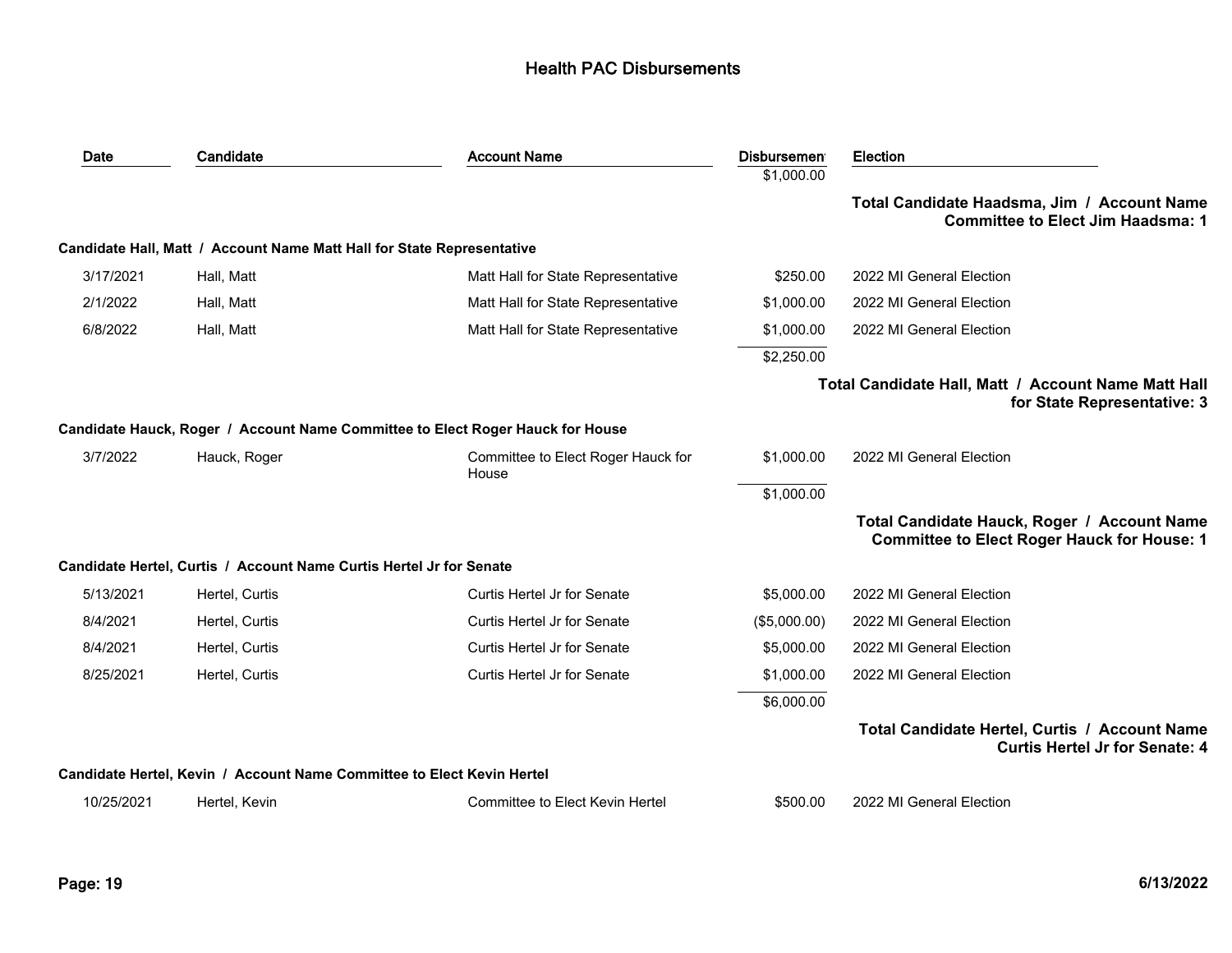| Date       | Candidate                                                            | <b>Account Name</b>                   | Disbursemen <sup>®</sup> | <b>Election</b>                                                                           |
|------------|----------------------------------------------------------------------|---------------------------------------|--------------------------|-------------------------------------------------------------------------------------------|
|            |                                                                      |                                       | \$500.00                 |                                                                                           |
|            |                                                                      |                                       |                          | Total Candidate Hertel, Kevin / Account Name<br><b>Committee to Elect Kevin Hertel: 1</b> |
|            | Candidate Hertel, Kevin / Account Name Kevin Hertel for State Senate |                                       |                          |                                                                                           |
| 4/26/2022  | Hertel, Kevin                                                        | Kevin Hertel for State Senate         | \$1,000.00               | 2022 MI General Election                                                                  |
| 4/28/2022  | Hertel, Kevin                                                        | Kevin Hertel for State Senate         | \$500.00                 | 2022 MI General Election                                                                  |
|            |                                                                      |                                       | \$1,500.00               |                                                                                           |
|            |                                                                      |                                       |                          | Total Candidate Hertel, Kevin / Account Name<br><b>Kevin Hertel for State Senate: 2</b>   |
|            | Candidate Hollier, Adam / Account Name Adam J Hollier Committee      |                                       |                          |                                                                                           |
| 4/14/2021  | Hollier, Adam                                                        | Adam J Hollier Committee              | \$1,000.00               | 2022 MI General Election                                                                  |
| 10/12/2021 | Hollier, Adam                                                        | Adam J Hollier Committee              | \$500.00                 | 2022 MI General Election                                                                  |
| 11/24/2021 | Hollier, Adam                                                        | Adam J Hollier Committee              | \$1,000.00               | 2022 MI General Election                                                                  |
|            |                                                                      |                                       | \$2,500.00               |                                                                                           |
|            |                                                                      |                                       |                          | Total Candidate Hollier, Adam / Account Name<br><b>Adam J Hollier Committee: 3</b>        |
|            | Candidate Hood, Rachel / Account Name Committee to Elect Rachel Hood |                                       |                          |                                                                                           |
| 4/28/2022  | Hood, Rachel                                                         | <b>Committee to Elect Rachel Hood</b> | \$500.00                 | 2022 MI General Election                                                                  |
|            |                                                                      |                                       | \$500.00                 |                                                                                           |
|            |                                                                      |                                       |                          | Total Candidate Hood, Rachel / Account Name<br><b>Committee to Elect Rachel Hood: 1</b>   |
|            | Candidate Horn, Ken / Account Name Ken Horn for Senate               |                                       |                          |                                                                                           |
| 3/7/2022   | Horn, Ken                                                            | Ken Horn for Senate                   | \$750.00                 | 2022 MI General Election                                                                  |
|            |                                                                      |                                       | \$750.00                 |                                                                                           |
|            |                                                                      |                                       |                          | Total Candidate Horn, Ken / Account Name Ken<br>Horn for Senate: 1                        |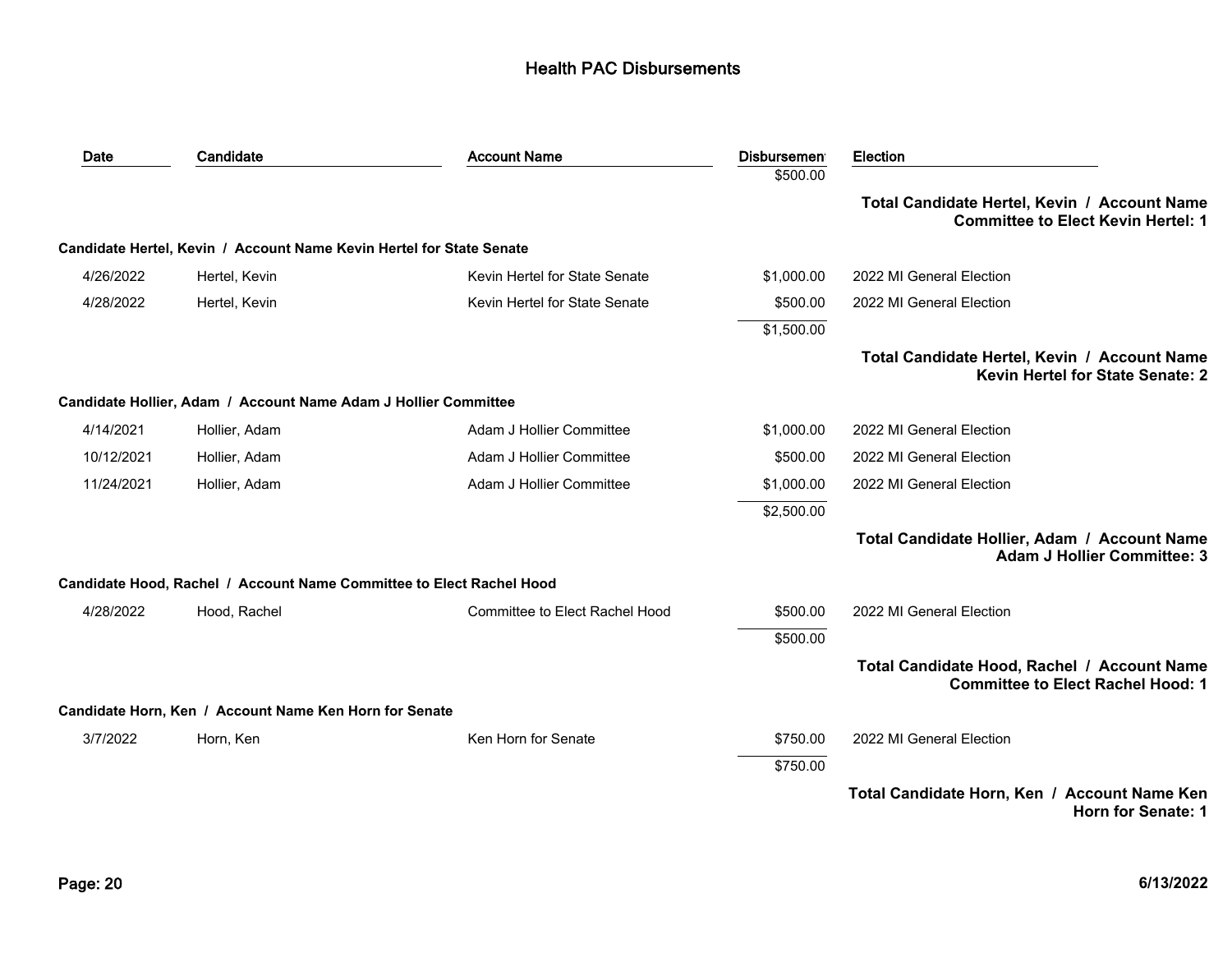| Date       | Candidate                                                                | <b>Account Name</b>                                                          | <b>Disbursemen</b> | <b>Election</b>                                                                                 |
|------------|--------------------------------------------------------------------------|------------------------------------------------------------------------------|--------------------|-------------------------------------------------------------------------------------------------|
|            | Candidate Huizenga, Mark / Account Name Friends of Mark Huizenga         |                                                                              |                    |                                                                                                 |
| 4/7/2022   | Huizenga, Mark                                                           | Friends of Mark Huizenga                                                     | \$500.00           | 2022 MI General Election                                                                        |
|            |                                                                          |                                                                              | \$500.00           |                                                                                                 |
|            |                                                                          |                                                                              |                    | Total Candidate Huizenga, Mark / Account Name<br>Friends of Mark Huizenga: 1                    |
|            | Candidate Johnson, Ruth / Account Name Friends of Ruth Johnson           |                                                                              |                    |                                                                                                 |
| 2/24/2022  | Johnson, Ruth                                                            | Friends of Ruth Johnson                                                      | \$500.00           | 2022 MI General Election                                                                        |
| 4/28/2022  | Johnson, Ruth                                                            | Friends of Ruth Johnson                                                      | \$500.00           | 2022 MI General Election                                                                        |
|            |                                                                          |                                                                              | \$1,000.00         |                                                                                                 |
|            |                                                                          |                                                                              |                    | Total Candidate Johnson, Ruth / Account Name<br><b>Friends of Ruth Johnson: 2</b>               |
|            |                                                                          | Candidate Kahle, Bronna / Account Name Bronna Kahle for State Representative |                    |                                                                                                 |
| 2/2/2021   | Kahle, Bronna                                                            | Bronna Kahle for State Representative                                        | \$1,000.00         | 2022 MI General Election                                                                        |
| 5/21/2021  | Kahle, Bronna                                                            | Bronna Kahle for State Representative                                        | \$500.00           | 2022 MI General Election                                                                        |
| 10/12/2021 | Kahle, Bronna                                                            | Bronna Kahle for State Representative                                        | \$500.00           | 2022 MI General Election                                                                        |
|            |                                                                          |                                                                              | \$2,000.00         |                                                                                                 |
|            |                                                                          |                                                                              |                    | Total Candidate Kahle, Bronna / Account Name<br><b>Bronna Kahle for State Representative: 3</b> |
|            | Candidate Koleszar, Matt / Account Name Committee to Elect Matt Koleszar |                                                                              |                    |                                                                                                 |
| 3/7/2022   | Koleszar, Matt                                                           | <b>Committee to Elect Matt Koleszar</b>                                      | \$500.00           | 2022 MI General Election                                                                        |
|            |                                                                          |                                                                              | \$500.00           |                                                                                                 |
|            |                                                                          |                                                                              |                    | Total Candidate Koleszar, Matt / Account Name<br><b>Committee to Elect Matt Koleszar: 1</b>     |
|            | Candidate LaSata, Kim / Account Name Kim LaSata for State Senate         |                                                                              |                    |                                                                                                 |
| 3/2/2022   | LaSata, Kim                                                              | Kim LaSata for State Senate                                                  | \$500.00           | 2022 MI General Election                                                                        |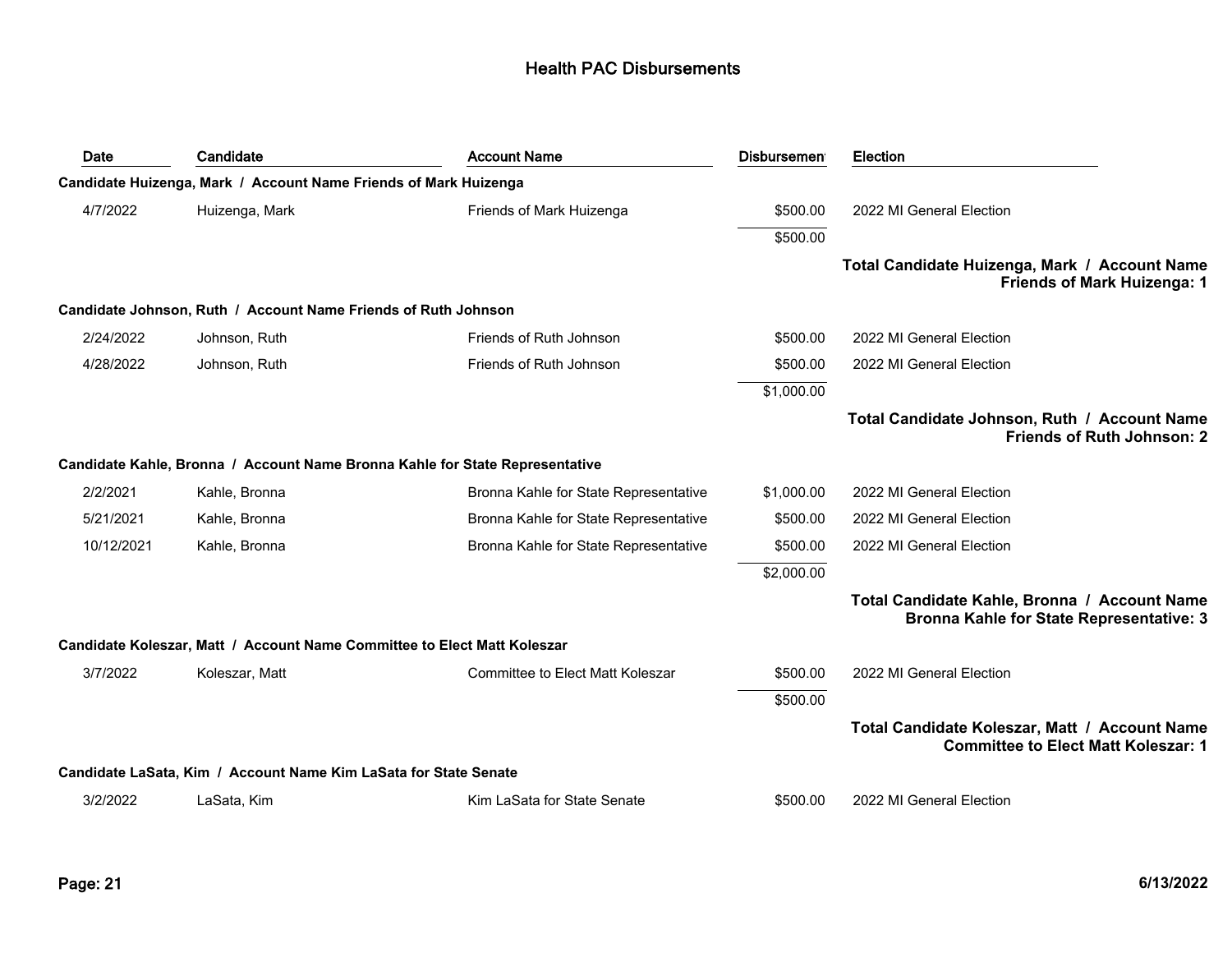| Date       | Candidate                                                                  | <b>Account Name</b>               | <b>Disbursemen</b> | <b>Election</b>                                                                               |
|------------|----------------------------------------------------------------------------|-----------------------------------|--------------------|-----------------------------------------------------------------------------------------------|
|            |                                                                            |                                   | \$500.00           | Total Candidate LaSata, Kim / Account Name Kim<br><b>LaSata for State Senate: 1</b>           |
|            | Candidate Lightner, Sarah / Account Name Committee to Elect Sarah Lightner |                                   |                    |                                                                                               |
| 3/9/2021   | Lightner, Sarah                                                            | Committee to Elect Sarah Lightner | \$150.00           | 2020 MI General Election                                                                      |
| 10/12/2021 | Lightner, Sarah                                                            | Committee to Elect Sarah Lightner | \$500.00           | 2022 MI General Election                                                                      |
| 2/16/2022  | Lightner, Sarah                                                            | Committee to Elect Sarah Lightner | \$250.00           | 2022 MI General Election                                                                      |
|            |                                                                            |                                   | \$900.00           |                                                                                               |
|            |                                                                            |                                   |                    | Total Candidate Lightner, Sarah / Account Name<br><b>Committee to Elect Sarah Lightner: 3</b> |
|            | Candidate MacDonald, Michael / Account Name Mike MacDonald for Senate      |                                   |                    |                                                                                               |
| 10/12/2021 | MacDonald, Michael                                                         | Mike MacDonald for Senate         | \$500.00           | 2022 MI General Election                                                                      |
| 1/20/2022  | MacDonald, Michael                                                         | Mike MacDonald for Senate         | (\$500.00)         | 2022 MI General Election                                                                      |
| 1/20/2022  | MacDonald, Michael                                                         | Mike MacDonald for Senate         | \$500.00           | 2022 MI General Election                                                                      |
| 3/7/2022   | MacDonald, Michael                                                         | Mike MacDonald for Senate         | \$500.00           | 2022 MI General Election                                                                      |
| 4/7/2022   | MacDonald, Michael                                                         | Mike MacDonald for Senate         | \$500.00           | 2022 MI General Election                                                                      |
| 4/7/2022   | MacDonald, Michael                                                         | Mike MacDonald for Senate         | (\$500.00)         | 2022 MI General Election                                                                      |
| 5/11/2022  | MacDonald, Michael                                                         | Mike MacDonald for Senate         | \$500.00           | 2022 MI General Election                                                                      |
|            |                                                                            |                                   | \$1,500.00         |                                                                                               |
|            |                                                                            |                                   |                    | Total Candidate MacDonald, Michael / Account<br>Name Mike MacDonald for Senate: 7             |
|            | Candidate McCann, Sean / Account Name Sean McCann for State Senate         |                                   |                    |                                                                                               |
| 5/21/2021  | McCann, Sean                                                               | Sean McCann for State Senate      | \$500.00           | 2022 MI General Election                                                                      |
| 3/7/2022   | McCann, Sean                                                               | Sean McCann for State Senate      | \$500.00           | 2022 MI General Election                                                                      |
|            |                                                                            |                                   | \$1,000.00         |                                                                                               |
|            |                                                                            |                                   |                    | Total Candidate McCann, Sean / Account Name                                                   |

**Sean McCann for State Senate: 2**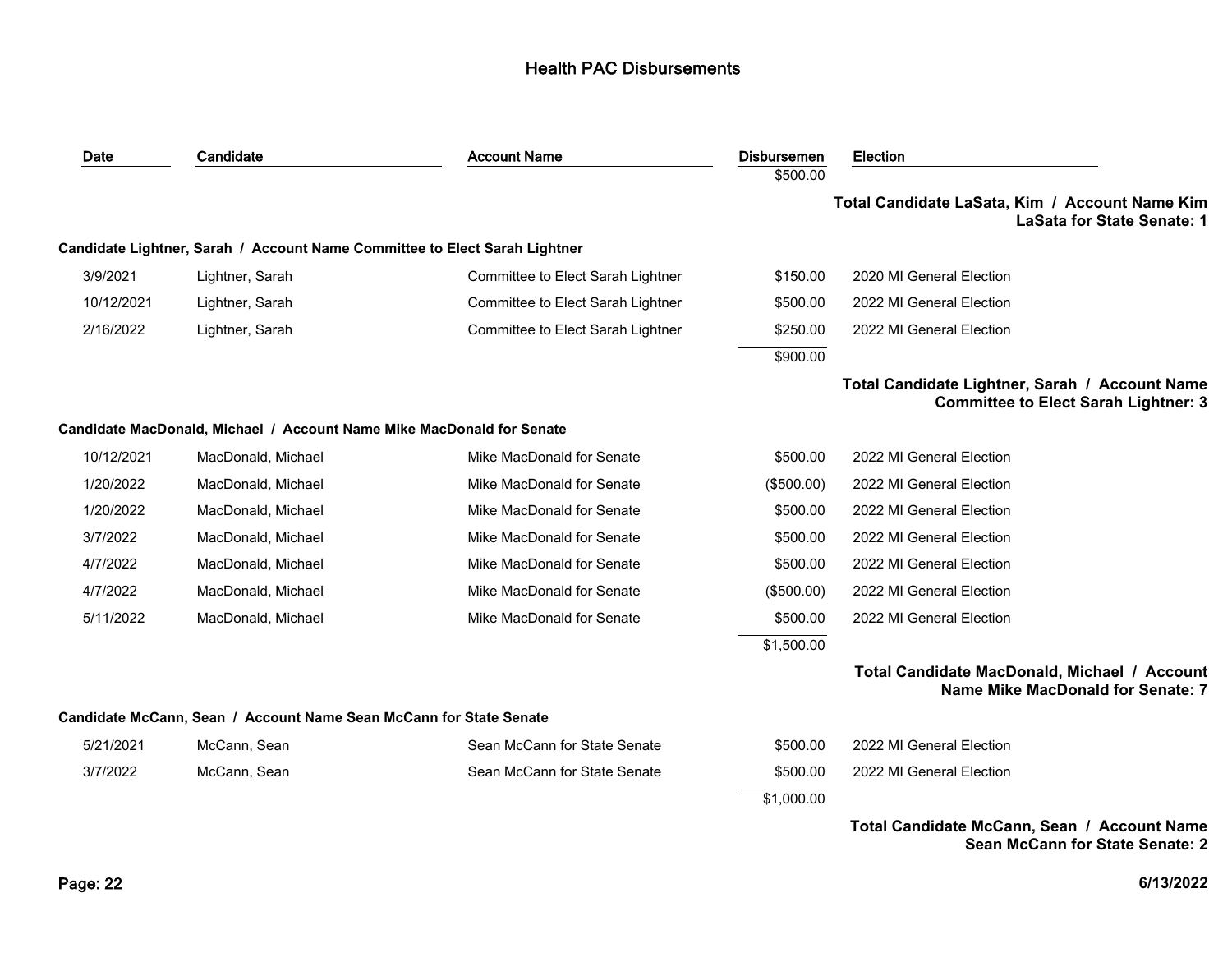| Date       | Candidate                                                                     | <b>Account Name</b>                        | <b>Disbursemen</b> | <b>Election</b>                                                                                  |
|------------|-------------------------------------------------------------------------------|--------------------------------------------|--------------------|--------------------------------------------------------------------------------------------------|
|            | Candidate McDonald Rivet, Kristen / Account Name CTE Kristen McDonald Rivet   |                                            |                    |                                                                                                  |
| 6/8/2022   | McDonald Rivet, Kristen                                                       | <b>CTE Kristen McDonald Rivet</b>          | \$500.00           | 2022 MI General Election                                                                         |
|            |                                                                               |                                            | \$500.00           |                                                                                                  |
|            |                                                                               |                                            |                    | Total Candidate McDonald Rivet, Kristen / Account<br><b>Name CTE Kristen McDonald Rivet: 1</b>   |
|            | Candidate Morse, Christine / Account Name CTE Christine Morse for State House |                                            |                    |                                                                                                  |
| 3/17/2021  | Morse, Christine                                                              | <b>CTE Christine Morse for State House</b> | \$500.00           | 2022 MI General Election                                                                         |
| 10/1/2021  | Morse, Christine                                                              | <b>CTE Christine Morse for State House</b> | \$250.00           | 2022 MI General Election                                                                         |
|            |                                                                               |                                            | \$750.00           |                                                                                                  |
|            |                                                                               |                                            |                    | Total Candidate Morse, Christine / Account Name<br><b>CTE Christine Morse for State House: 2</b> |
|            | Candidate Moss, Jeremy / Account Name Jeremy Moss for State Senate            |                                            |                    |                                                                                                  |
| 10/12/2021 | Moss, Jeremy                                                                  | Jeremy Moss for State Senate               | \$500.00           | 2022 MI General Election                                                                         |
|            |                                                                               |                                            | \$500.00           |                                                                                                  |
|            |                                                                               |                                            |                    | Total Candidate Moss, Jeremy / Account Name<br>Jeremy Moss for State Senate: 1                   |
|            | Candidate Mueller, Mike / Account Name Mike Mueller for State Representative  |                                            |                    |                                                                                                  |
| 10/25/2021 | Mueller, Mike                                                                 | Mike Mueller for State Representative      | \$250.00           | 2022 MI General Election                                                                         |
| 3/7/2022   | Mueller, Mike                                                                 | Mike Mueller for State Representative      | \$1,000.00         | 2022 MI General Election                                                                         |
|            |                                                                               |                                            | \$1,250.00         |                                                                                                  |
|            |                                                                               |                                            |                    | Total Candidate Mueller, Mike / Account Name Mike<br><b>Mueller for State Representative: 2</b>  |
|            | Candidate Nesbitt, Aric / Account Name Aric Nesbitt for State Senate          |                                            |                    |                                                                                                  |
| 5/13/2021  | Nesbitt, Aric                                                                 | Aric Nesbitt for State Senate              | \$1,000.00         | 2022 MI General Election                                                                         |
|            |                                                                               |                                            | \$1,000.00         |                                                                                                  |
|            |                                                                               |                                            |                    | Total Candidate Nesbitt, Aric / Account Name Aric<br><b>Nesbitt for State Senate: 1</b>          |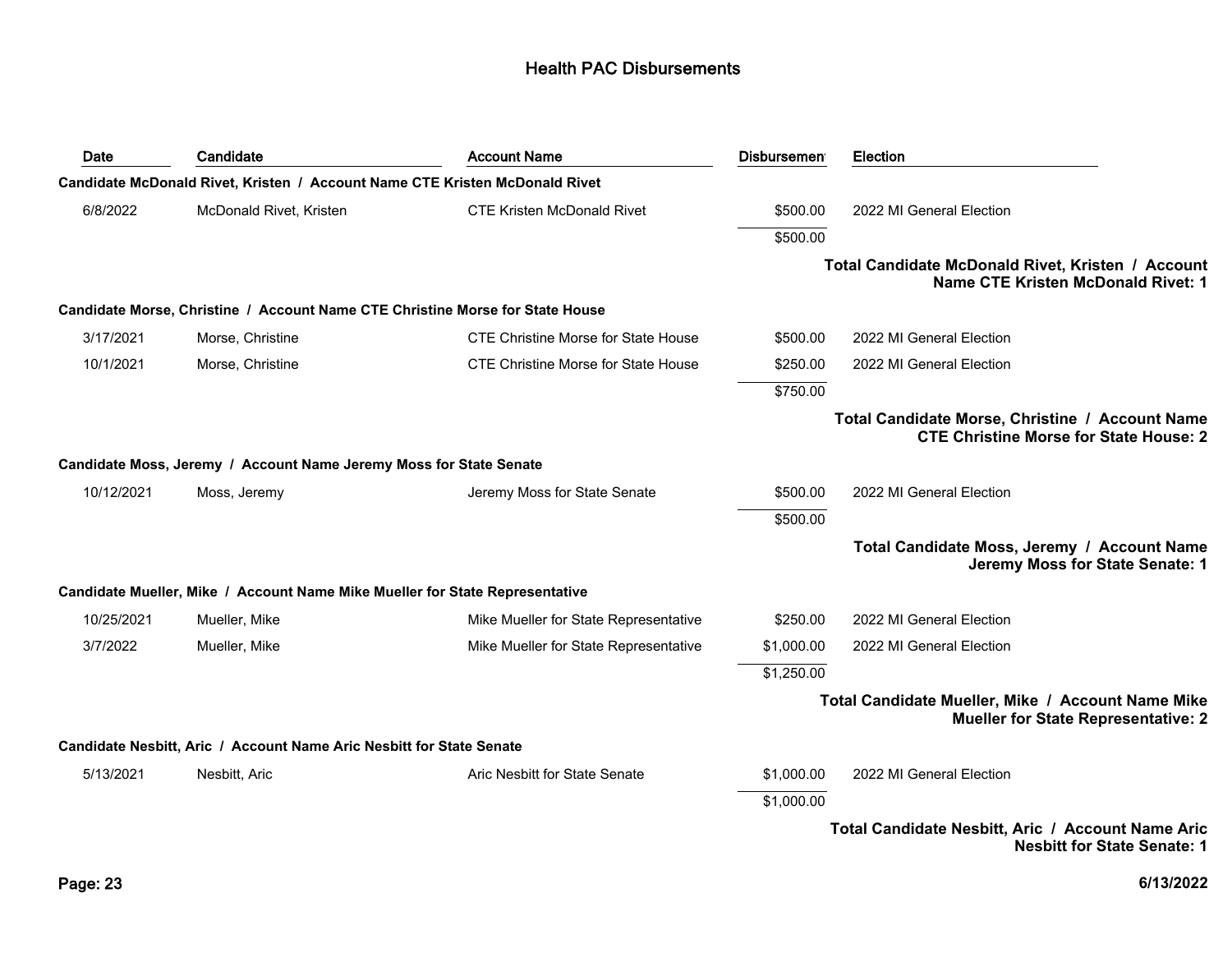| Date       | Candidate                                                                  | <b>Account Name</b>                     | <b>Disbursemen</b> | <b>Election</b>                                                                           |
|------------|----------------------------------------------------------------------------|-----------------------------------------|--------------------|-------------------------------------------------------------------------------------------|
|            | Candidate O'Neal, Amos / Account Name Committee to Elect Amos O'Neal       |                                         |                    |                                                                                           |
| 4/28/2021  | O'Neal, Amos                                                               | Committee to Elect Amos O'Neal          | \$250.00           | 2022 MI General Election                                                                  |
|            |                                                                            |                                         | \$250.00           |                                                                                           |
|            |                                                                            |                                         |                    | Total Candidate O'Neal, Amos / Account Name<br><b>Committee to Elect Amos O'Neal: 1</b>   |
|            | Candidate Outman, Rick / Account Name CTE Rick Outman for State Senate     |                                         |                    |                                                                                           |
| 2/2/2021   | Outman, Rick                                                               | <b>CTE Rick Outman for State Senate</b> | \$1,000.00         | 2022 MI General Election                                                                  |
| 11/24/2021 | Outman, Rick                                                               | CTE Rick Outman for State Senate        | \$500.00           | 2022 MI General Election                                                                  |
| 4/7/2022   | Outman, Rick                                                               | <b>CTE Rick Outman for State Senate</b> | \$1,000.00         | 2022 MI General Election                                                                  |
|            |                                                                            |                                         | \$2,500.00         |                                                                                           |
|            |                                                                            |                                         |                    | Total Candidate Outman, Rick / Account Name CTE<br><b>Rick Outman for State Senate: 3</b> |
|            | Candidate Pohutsky, Laurie / Account Name Laurie Pohutsky for HD 19        |                                         |                    |                                                                                           |
| 4/13/2021  | Pohutsky, Laurie                                                           | Laurie Pohutsky for HD 19               | \$500.00           | 2022 MI General Election                                                                  |
| 9/17/2021  | Pohutsky, Laurie                                                           | Laurie Pohutsky for HD 19               | \$250.00           | 2022 MI General Election                                                                  |
| 2/16/2022  | Pohutsky, Laurie                                                           | Laurie Pohutsky for HD 19               | \$250.00           | 2022 MI General Election                                                                  |
|            |                                                                            |                                         | \$1,000.00         |                                                                                           |
|            |                                                                            |                                         |                    | Total Candidate Pohutsky, Laurie / Account Name<br>Laurie Pohutsky for HD 19: 3           |
|            | Candidate Polehanki, Dayna / Account Name Dayna Polehanki for State Senate |                                         |                    |                                                                                           |
| 5/27/2021  | Polehanki, Dayna                                                           | Dayna Polehanki for State Senate        | \$500.00           | 2022 MI General Election                                                                  |
|            |                                                                            |                                         | \$500.00           |                                                                                           |
|            |                                                                            |                                         |                    | Total Candidate Polehanki, Dayna / Account Name<br>Dayna Polehanki for State Senate: 1    |
|            | Candidate Rogers, Julie / Account Name Julie Rogers for State Rep          |                                         |                    |                                                                                           |
| 5/21/2021  | Rogers, Julie                                                              | Julie Rogers for State Rep              | \$500.00           | 2022 MI General Election                                                                  |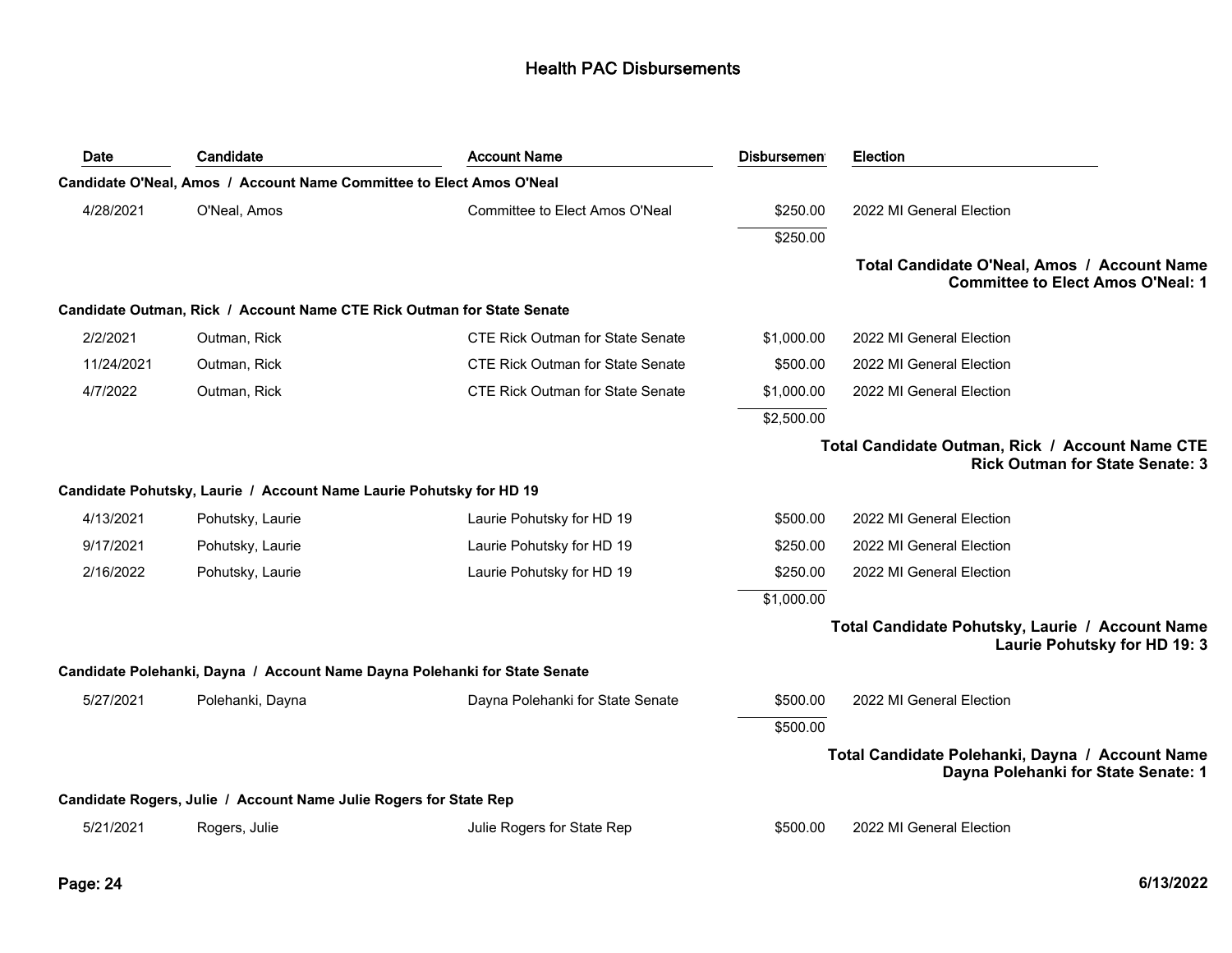| Date      | Candidate                                                             | <b>Account Name</b>                                                            | <b>Disbursemen</b> | <b>Election</b>                                                                               |
|-----------|-----------------------------------------------------------------------|--------------------------------------------------------------------------------|--------------------|-----------------------------------------------------------------------------------------------|
| 2/24/2022 | Rogers, Julie                                                         | Julie Rogers for State Rep                                                     | \$250.00           | 2022 MI General Election                                                                      |
|           |                                                                       |                                                                                | \$750.00           |                                                                                               |
|           |                                                                       |                                                                                |                    | Total Candidate Rogers, Julie / Account Name Julie<br><b>Rogers for State Rep: 2</b>          |
|           | Candidate Roth, John / Account Name John Roth for State Rep Committee |                                                                                |                    |                                                                                               |
| 5/6/2021  | Roth, John                                                            | John Roth for State Rep Committee                                              | \$500.00           | 2022 MI General Election                                                                      |
| 6/8/2022  | Roth, John                                                            | John Roth for State Rep Committee                                              | \$500.00           | 2022 MI General Election                                                                      |
|           |                                                                       |                                                                                | \$1,000.00         |                                                                                               |
|           |                                                                       |                                                                                |                    | Total Candidate Roth, John / Account Name John<br><b>Roth for State Rep Committee: 2</b>      |
|           | Candidate Sabo, Terry / Account Name Committee to Elect Terry J Sabo  |                                                                                |                    |                                                                                               |
| 8/25/2021 | Sabo, Terry                                                           | Committee to Elect Terry J Sabo                                                | \$300.00           | 2022 MI General Election                                                                      |
|           |                                                                       |                                                                                | \$300.00           |                                                                                               |
|           |                                                                       |                                                                                |                    | Total Candidate Sabo, Terry / Account Name<br><b>Committee to Elect Terry J Sabo: 1</b>       |
|           |                                                                       | Candidate Santana, Sylvia / Account Name Committee to Elect Sylvia Santana     |                    |                                                                                               |
| 3/17/2021 | Santana, Sylvia                                                       | Committee to Elect Sylvia Santana                                              | \$500.00           | 2022 MI General Election                                                                      |
|           |                                                                       |                                                                                | \$500.00           |                                                                                               |
|           |                                                                       |                                                                                |                    | Total Candidate Santana, Sylvia / Account Name<br><b>Committee to Elect Sylvia Santana: 1</b> |
|           | Candidate Santana, Sylvia / Account Name Sylvia Santana for Senate    |                                                                                |                    |                                                                                               |
| 5/11/2022 | Santana, Sylvia                                                       | Sylvia Santana for Senate                                                      | \$2,500.00         | 2022 MI General Election                                                                      |
|           |                                                                       |                                                                                | \$2,500.00         |                                                                                               |
|           |                                                                       |                                                                                |                    | Total Candidate Santana, Sylvia / Account Name<br><b>Sylvia Santana for Senate: 1</b>         |
|           |                                                                       | Candidate Schroeder, Andrea / Account Name Committee to Elect Andrea Schroeder |                    |                                                                                               |
| 5/21/2021 | Schroeder, Andrea                                                     | Committee to Elect Andrea Schroeder                                            | \$1,000.00         | 2022 MI General Election                                                                      |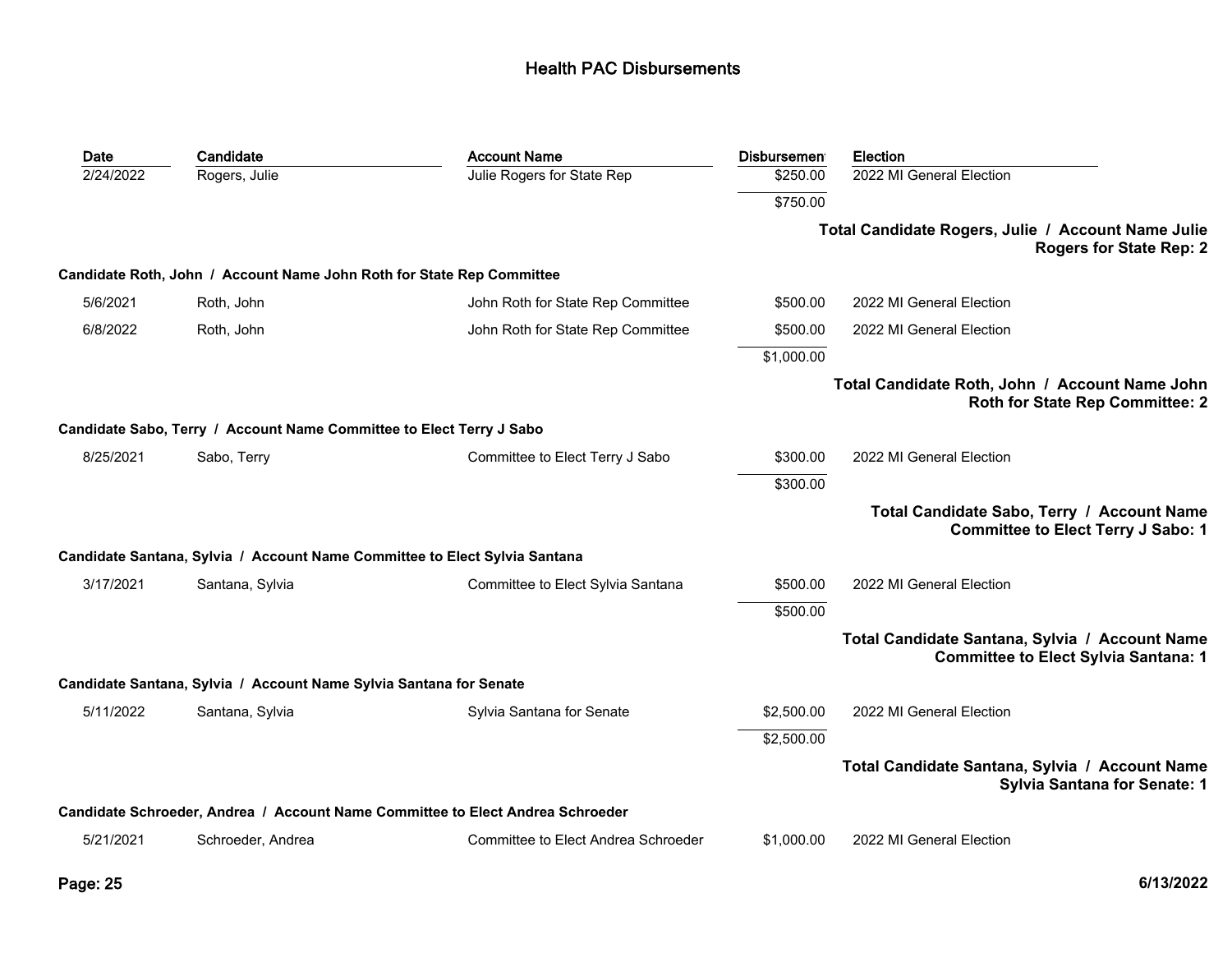| Date      | Candidate                                                                         | <b>Account Name</b>                                                                | <b>Disbursemen</b> | Election                                                                                          |
|-----------|-----------------------------------------------------------------------------------|------------------------------------------------------------------------------------|--------------------|---------------------------------------------------------------------------------------------------|
|           |                                                                                   |                                                                                    | \$1,000.00         |                                                                                                   |
|           |                                                                                   |                                                                                    |                    | Total Candidate Schroeder, Andrea / Account Name<br><b>Committee to Elect Andrea Schroeder: 1</b> |
|           | Candidate Schuette, Bill / Account Name Bill G. Schuette for State Representative |                                                                                    |                    |                                                                                                   |
| 4/28/2022 | Schuette, Bill                                                                    | Bill G. Schuette for State<br>Representative                                       | \$500.00           | 2022 MI General Election                                                                          |
|           |                                                                                   |                                                                                    | \$500.00           |                                                                                                   |
|           |                                                                                   |                                                                                    |                    | Total Candidate Schuette, Bill / Account Name Bill<br>G. Schuette for State Representative: 1     |
|           | Candidate Scott, Helena / Account Name Citizens for Helena Scott                  |                                                                                    |                    |                                                                                                   |
| 4/26/2022 | Scott, Helena                                                                     | Citizens for Helena Scott                                                          | \$1,000.00         | 2022 MI General Election                                                                          |
|           |                                                                                   |                                                                                    | \$1,000.00         |                                                                                                   |
|           |                                                                                   |                                                                                    |                    | Total Candidate Scott, Helena / Account Name<br><b>Citizens for Helena Scott: 1</b>               |
|           | Candidate Singh, Sam / Account Name Sam Singh for State Senate                    |                                                                                    |                    |                                                                                                   |
| 12/1/2021 | Singh, Sam                                                                        | Sam Singh for State Senate                                                         | \$500.00           | 2022 MI General Election                                                                          |
| 4/26/2022 | Singh, Sam                                                                        | Sam Singh for State Senate                                                         | \$500.00           | 2022 MI General Election                                                                          |
|           |                                                                                   |                                                                                    | \$1,000.00         |                                                                                                   |
|           |                                                                                   |                                                                                    |                    | Total Candidate Singh, Sam / Account Name Sam<br><b>Singh for State Senate: 2</b>                 |
|           | Candidate Stamas, Jim / Account Name Jim Stamas for State Senate                  |                                                                                    |                    |                                                                                                   |
| 10/1/2021 | Stamas, Jim                                                                       | Jim Stamas for State Senate                                                        | \$2,500.00         | 2022 MI General Election                                                                          |
|           |                                                                                   |                                                                                    | \$2,500.00         |                                                                                                   |
|           |                                                                                   |                                                                                    |                    | Total Candidate Stamas, Jim / Account Name Jim<br><b>Stamas for State Senate: 1</b>               |
|           |                                                                                   | Candidate Steckloff, Samantha / Account Name Committee to Elect Samantha Steckloff |                    |                                                                                                   |
| 5/13/2021 | Steckloff, Samantha                                                               | Committee to Elect Samantha<br>Steckloff                                           | \$500.00           | 2022 MI General Election                                                                          |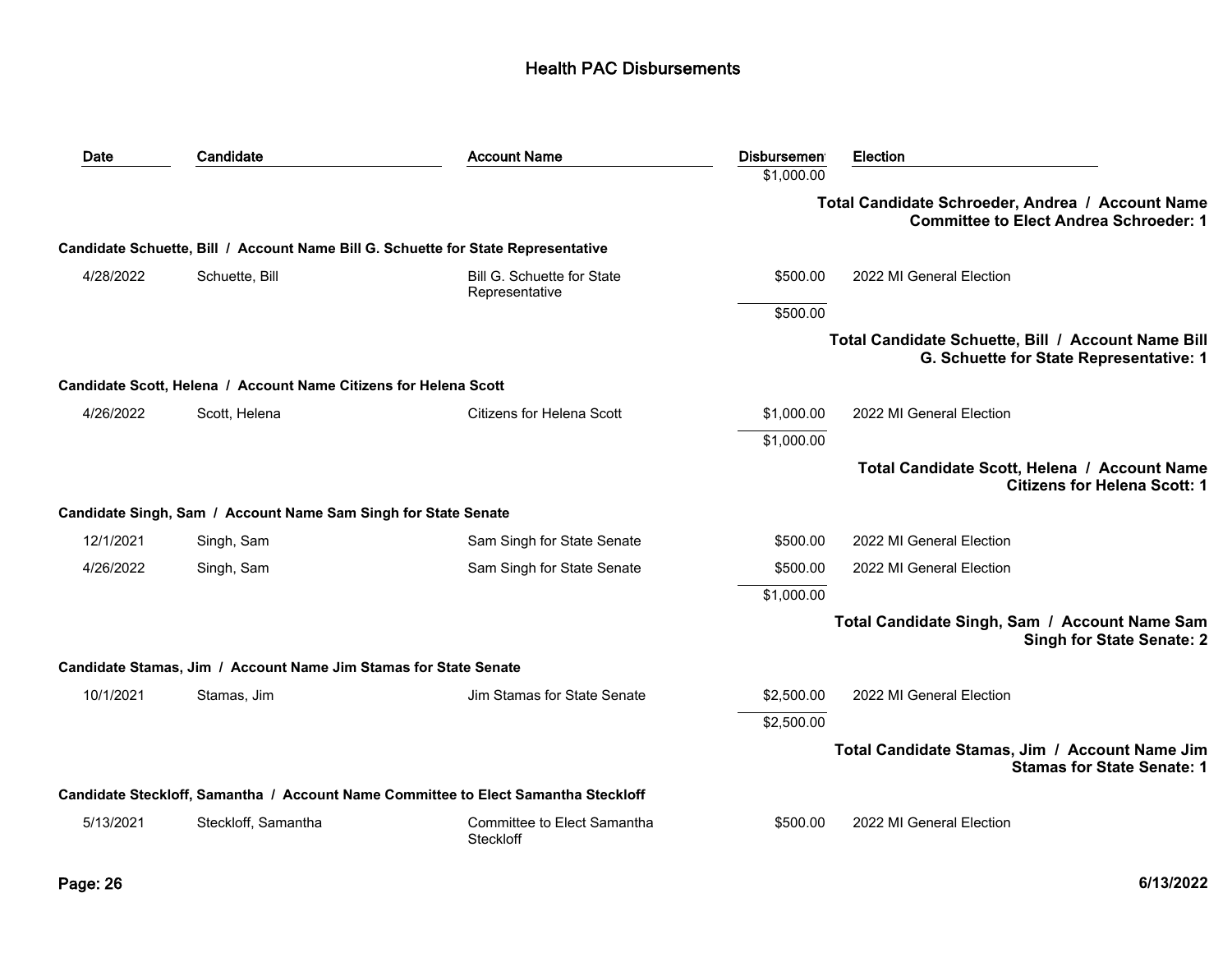| Date      | Candidate                                                            | <b>Account Name</b>            | <b>Disbursemen</b><br>\$500.00 | <b>Election</b>                                                                                |
|-----------|----------------------------------------------------------------------|--------------------------------|--------------------------------|------------------------------------------------------------------------------------------------|
|           |                                                                      |                                |                                | Total Candidate Steckloff, Samantha / Account<br>Name Committee to Elect Samantha Steckloff: 1 |
|           | Candidate Stone, Lori / Account Name Committee to Elect Lori Stone   |                                |                                |                                                                                                |
| 4/13/2021 | Stone, Lori                                                          | Committee to Elect Lori Stone  | (\$3,000.00)                   | 2020 MI General Election                                                                       |
| 4/13/2021 | Stone, Lori                                                          | Committee to Elect Lori Stone  | \$3,000.00                     | 2022 MI General Election                                                                       |
| 10/1/2021 | Stone, Lori                                                          | Committee to Elect Lori Stone  | \$250.00                       | 2022 MI General Election                                                                       |
|           |                                                                      |                                | \$250.00                       |                                                                                                |
|           |                                                                      |                                |                                | Total Candidate Stone, Lori / Account Name<br><b>Committee to Elect Lori Stone: 3</b>          |
|           | Candidate Tate, Joseph / Account Name Committee to Elect Joseph Tate |                                |                                |                                                                                                |
| 3/17/2021 | Tate, Joseph                                                         | Committee to Elect Joseph Tate | \$1,000.00                     | 2022 MI General Election                                                                       |
|           |                                                                      |                                | \$1,000.00                     |                                                                                                |
|           |                                                                      |                                |                                | Total Candidate Tate, Joseph / Account Name<br><b>Committee to Elect Joseph Tate: 1</b>        |
|           | Candidate Theis, Lana / Account Name Committee to Elect Lana Theis   |                                |                                |                                                                                                |
| 3/9/2022  | Theis, Lana                                                          | Committee to Elect Lana Theis  | \$500.00                       | 2022 MI General Election                                                                       |
|           |                                                                      |                                | \$500.00                       |                                                                                                |
|           |                                                                      |                                |                                | Total Candidate Theis, Lana / Account Name<br><b>Committee to Elect Lana Theis: 1</b>          |
|           | Candidate Theis, Lana / Account Name Lana Theis for State Rep        |                                |                                |                                                                                                |
| 3/7/2022  | Theis, Lana                                                          | Lana Theis for State Rep       | \$500.00                       | 2022 MI General Election                                                                       |
| 3/9/2022  | Theis, Lana                                                          | Lana Theis for State Rep       | (\$500.00)                     | 2022 MI General Election                                                                       |
|           |                                                                      |                                | \$0.00                         |                                                                                                |
|           |                                                                      |                                |                                | Total Candidate Theis, Lana / Account Name Lana<br>Theis for State Rep: 2                      |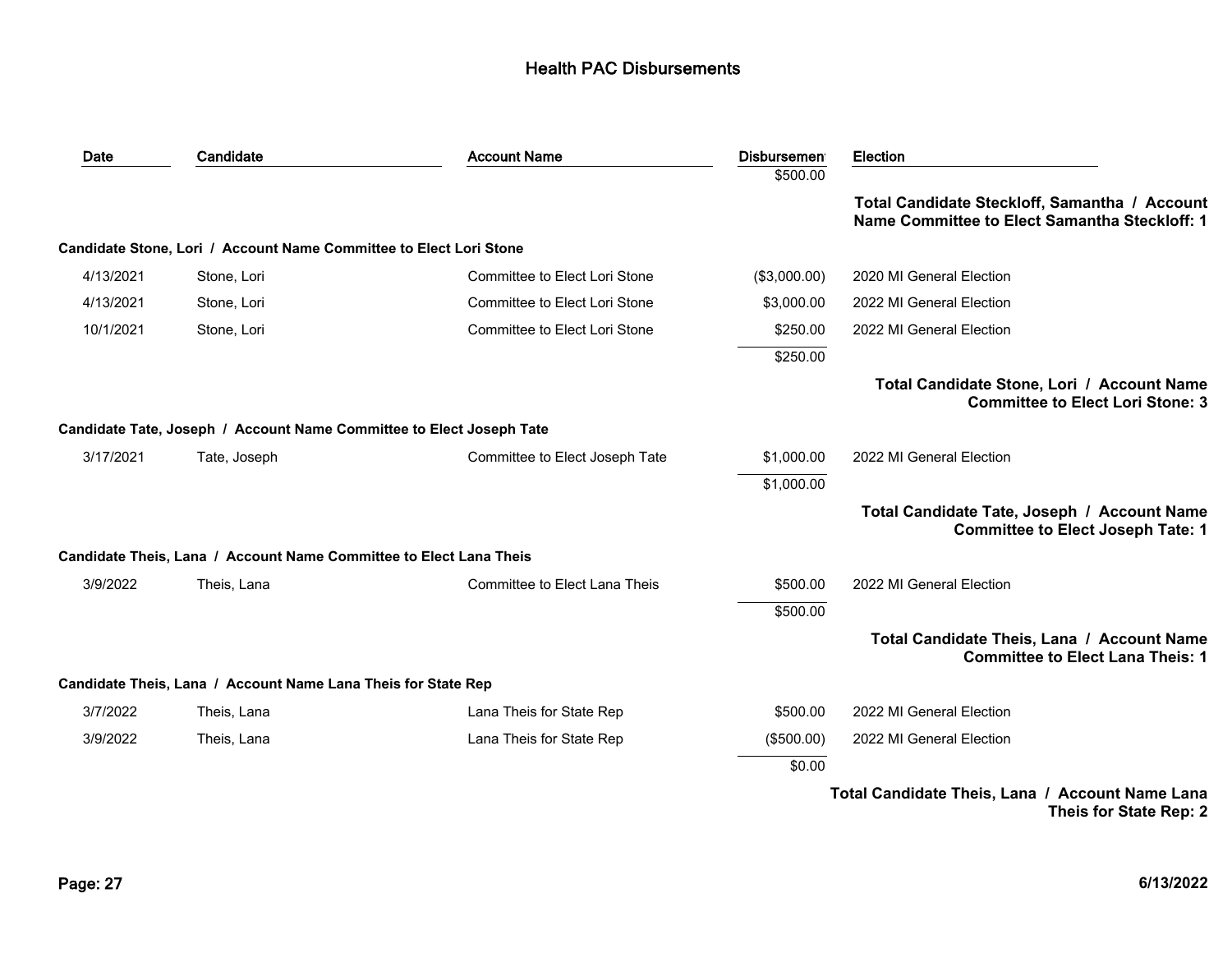| Date       | Candidate                                                                    | <b>Account Name</b>                                                              | <b>Disbursemen</b> | <b>Election</b>                                                                                 |
|------------|------------------------------------------------------------------------------|----------------------------------------------------------------------------------|--------------------|-------------------------------------------------------------------------------------------------|
|            | Candidate Tisdel, Mark / Account Name Committee to Elect Mark Tisdel         |                                                                                  |                    |                                                                                                 |
| 4/13/2021  | Tisdel, Mark                                                                 | <b>Committee to Elect Mark Tisdel</b>                                            | \$500.00           | 2022 MI General Election                                                                        |
| 9/17/2021  | Tisdel, Mark                                                                 | <b>Committee to Elect Mark Tisdel</b>                                            | \$250.00           | 2022 MI General Election                                                                        |
| 3/7/2022   | Tisdel, Mark                                                                 | <b>Committee to Elect Mark Tisdel</b>                                            | \$250.00           | 2022 MI General Election                                                                        |
|            |                                                                              |                                                                                  | \$1,000.00         |                                                                                                 |
|            |                                                                              |                                                                                  |                    | Total Candidate Tisdel, Mark / Account Name<br><b>Committee to Elect Mark Tisdel: 3</b>         |
|            | Candidate Vanderwall, Curt / Account Name Committee to Elect Curt Vanderwall |                                                                                  |                    |                                                                                                 |
| 4/7/2022   | Vanderwall, Curt                                                             | <b>Committee to Elect Curt Vanderwall</b>                                        | \$1,000.00         | 2022 MI General Election                                                                        |
|            |                                                                              |                                                                                  | \$1,000.00         |                                                                                                 |
|            |                                                                              |                                                                                  |                    | Total Candidate Vanderwall, Curt / Account Name<br><b>Committee to Elect Curt Vanderwall: 1</b> |
|            | Candidate VanWoerkom, Greg / Account Name Friends of Greg VanWoerkom         |                                                                                  |                    |                                                                                                 |
| 4/13/2021  | VanWoerkom, Greg                                                             | Friends of Greg VanWoerkom                                                       | \$1,000.00         | 2022 MI General Election                                                                        |
| 8/25/2021  | VanWoerkom, Greg                                                             | Friends of Greg VanWoerkom                                                       | \$2,000.00         | 2022 MI General Election                                                                        |
|            |                                                                              |                                                                                  | \$3,000.00         |                                                                                                 |
|            |                                                                              |                                                                                  |                    | Total Candidate VanWoerkom, Greg / Account<br>Name Friends of Greg VanWoerkom: 2                |
|            |                                                                              | Candidate Wakeman, Rodney / Account Name Rodney Wakeman for State Representative |                    |                                                                                                 |
| 4/7/2022   | Wakeman, Rodney                                                              | Rodney Wakeman for State<br>Representative                                       | \$500.00           | 2022 MI General Election                                                                        |
| 5/11/2022  | Wakeman, Rodney                                                              | Rodney Wakeman for State<br>Representative                                       | \$500.00           | 2022 MI General Election                                                                        |
|            |                                                                              |                                                                                  | \$1,000.00         |                                                                                                 |
|            |                                                                              |                                                                                  |                    | Total Candidate Wakeman, Rodney / Account Name<br>Rodney Wakeman for State Representative: 2    |
|            | Candidate Webber, Michael / Account Name Committee to Elect Michael Webber   |                                                                                  |                    |                                                                                                 |
| 11/30/2021 | Webber, Michael                                                              | Committee to Elect Michael Webber                                                | \$500.00           | 2022 MI General Election                                                                        |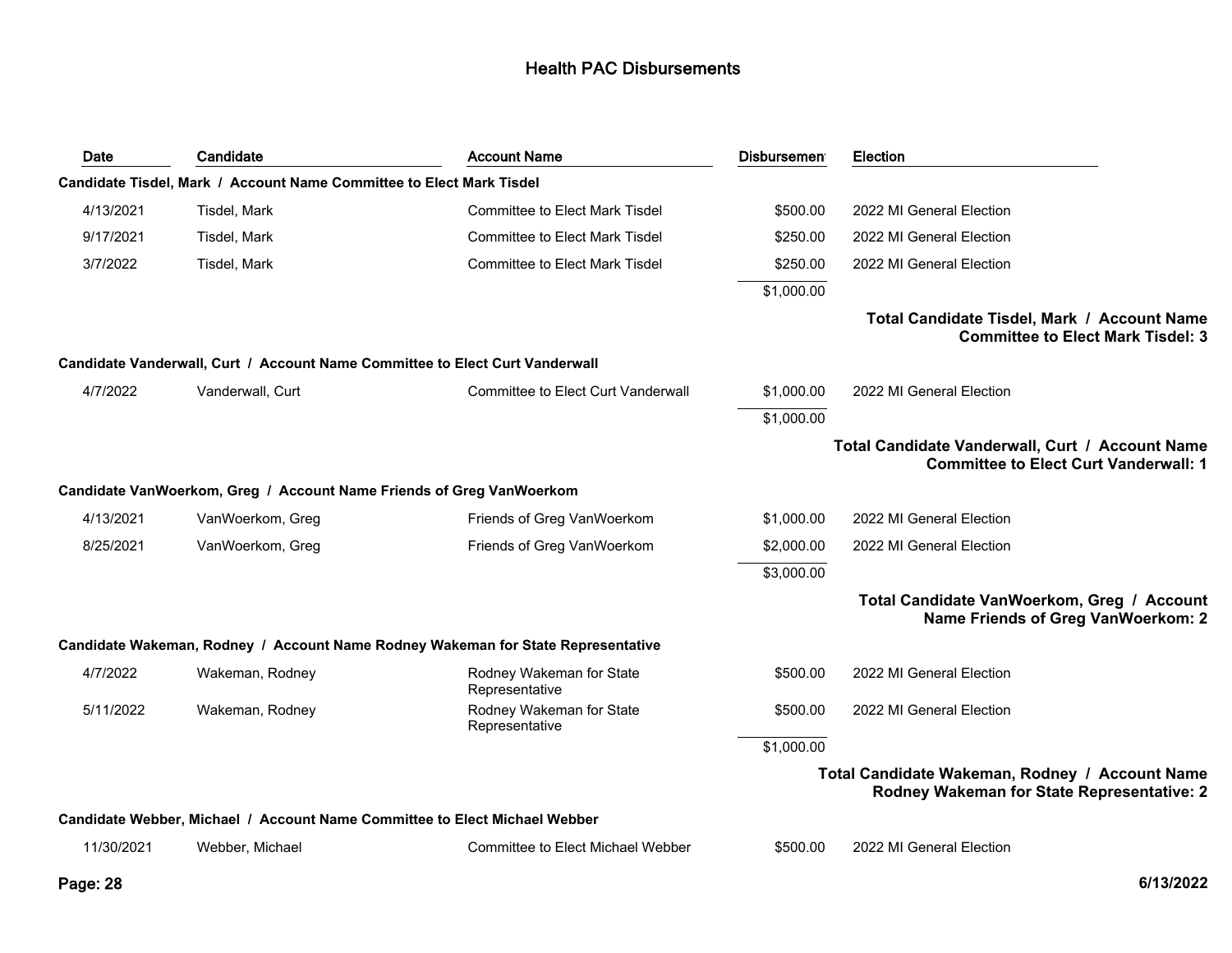| Date       | Candidate        | <b>Account Name</b>                                                            | <b>Disbursemen</b> | Election                                                                                        |
|------------|------------------|--------------------------------------------------------------------------------|--------------------|-------------------------------------------------------------------------------------------------|
| 5/26/2022  | Webber, Michael  | Committee to Elect Michael Webber                                              | \$500.00           | 2022 MI General Election                                                                        |
|            |                  |                                                                                | \$1,000.00         |                                                                                                 |
|            |                  |                                                                                |                    | Total Candidate Webber, Michael / Account Name<br><b>Committee to Elect Michael Webber: 2</b>   |
|            |                  | Candidate Wendzel, Pauline / Account Name Committee to Elect Pauline Wendzel   |                    |                                                                                                 |
| 4/26/2022  | Wendzel, Pauline | <b>Committee to Elect Pauline Wendzel</b>                                      | \$250.00           | 2022 MI General Election                                                                        |
|            |                  |                                                                                | \$250.00           |                                                                                                 |
|            |                  |                                                                                |                    | Total Candidate Wendzel, Pauline / Account Name<br><b>Committee to Elect Pauline Wendzel: 1</b> |
|            |                  | Candidate Wentworth, Jason / Account Name Committee to Elect Jason Wentworth   |                    |                                                                                                 |
| 11/24/2021 | Wentworth, Jason | Committee to Elect Jason Wentworth                                             | \$2,500.00         | 2022 MI General Election                                                                        |
|            |                  |                                                                                | \$2,500.00         |                                                                                                 |
|            |                  |                                                                                |                    | Total Candidate Wentworth, Jason / Account Name<br><b>Committee to Elect Jason Wentworth: 1</b> |
|            |                  | Candidate Witwer, Angela / Account Name Angela Witwer for State Representative |                    |                                                                                                 |
| 2/19/2021  | Witwer, Angela   | Angela Witwer for State<br>Representative                                      | \$1,000.00         | 2022 MI General Election                                                                        |
| 4/28/2021  | Witwer, Angela   | Angela Witwer for State<br>Representative                                      | \$1,000.00         | 2022 MI General Election                                                                        |
| 8/25/2021  | Witwer, Angela   | Angela Witwer for State<br>Representative                                      | \$500.00           | 2022 MI General Election                                                                        |
| 11/24/2021 | Witwer, Angela   | Angela Witwer for State<br>Representative                                      | \$2,000.00         | 2022 MI General Election                                                                        |
| 2/16/2022  | Witwer, Angela   | Angela Witwer for State<br>Representative                                      | \$1,000.00         | 2022 MI General Election                                                                        |
| 5/11/2022  | Witwer, Angela   | Angela Witwer for State<br>Representative                                      | \$4,500.00         | 2022 MI General Election                                                                        |
|            |                  |                                                                                | \$10,000.00        |                                                                                                 |

**Total Candidate Witwer, Angela / Account Name Angela Witwer for State Representative: 6**